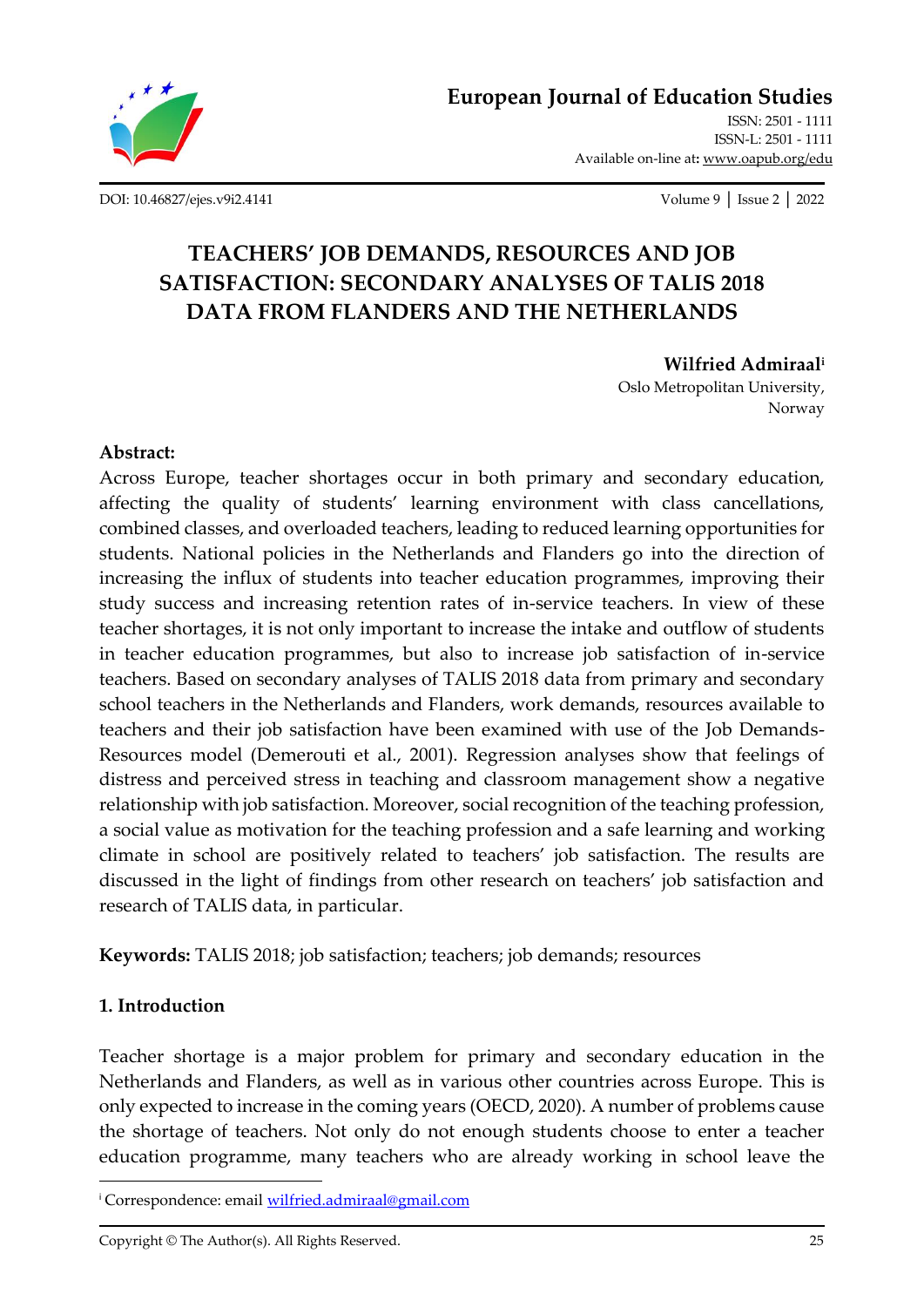teaching profession. In addition to the status and image of the teaching profession, especially for this group of in-service teachers, dissatisfaction with the teaching profession appears to be an important reason why they leave the teaching profession (see e.g. Dupriez et al., 2016; Skaalvik & Skaalvik, 2011, 2017; Wyatt & O'Neill, 2021). It is therefore important to gain insight into teachers' job satisfaction and which demands of the teaching profession and which resources teachers have to meet these demands are related to their job satisfaction. Despite the fact that research has been done into teachers' job satisfaction in the Netherlands (e.g., Admiraal et al., 2016) and Flanders (e.g., Struyven & Vanthournout, 2014), there is no overview of the demands placed on teachers by the profession and the resources they have to deal with these, and how both demands and resources relate to their job satisfaction. Only if we have more insight into these factors, we can develop policy to increase teacher satisfaction in order to retain more teachers in the profession. The present study attempts to contribute to this insight by reanalyzing TALIS data from 2018 for the Netherlands and Flanders.

### **2. Teachers' job demands, resources and satisfaction**

Teachers' job satisfaction has been subject of research for some time, either as a cause of dropout or retention of teachers in the profession (e.g. Struyven & Vanthournout, 2014) or as a result of various factors related to the school environment, the teaching profession and characteristics of the teachers (e.g. Skaalvik & Skaalvik, 2013; 2017). Although teachers in Belgium and the Netherlands appear to be relatively satisfied with their profession (Zakariya et al., 2020), analyses of data from the Survey of Health, Aging and Retirement in Europe (SHARE; Federičá, 2021) indicate that in both the Netherlands and Belgium approximately 25% of those who are or have been teachers have stopped teaching, of which about half of them report they have left the teaching profession and are looking for another job. Although these figures are comparable to those in domain of care, teachers' dropout from the teaching profession can also be seen as a qualitative loss because dropout generally applies more to academically trained teachers (Goldhaber et al., 2011) and to teachers who work in schools with a relatively large number of specialneeds students or students from low social backgrounds or from a cultural minority group (Murnane & Steele, 2007). In the current study, the Job Demands-Resources model (JD-R; Demerouti et al., 2001; Bakker & Demerouti, 2007) is used to examine the factors that influence teachers' job satisfaction. This general JD-R model consists of two main elements: the demands from the profession (demands) and the resources available to cope with these demands (resources). Job demands refer to those aspects of the profession that require physical or mental effort and resources refer to those personal, social and organizational aspects of the profession that enable teachers to cope with those demands and reduce any negative effects. In addition, high work demands can lead to feelings of distress and many resources to an increased motivation for the profession. The first is also called the exhaustion process, the second the motivational process. Despite several critical comments on the model (Schaufeli & Tauris, 2013), the JD-R model is a widely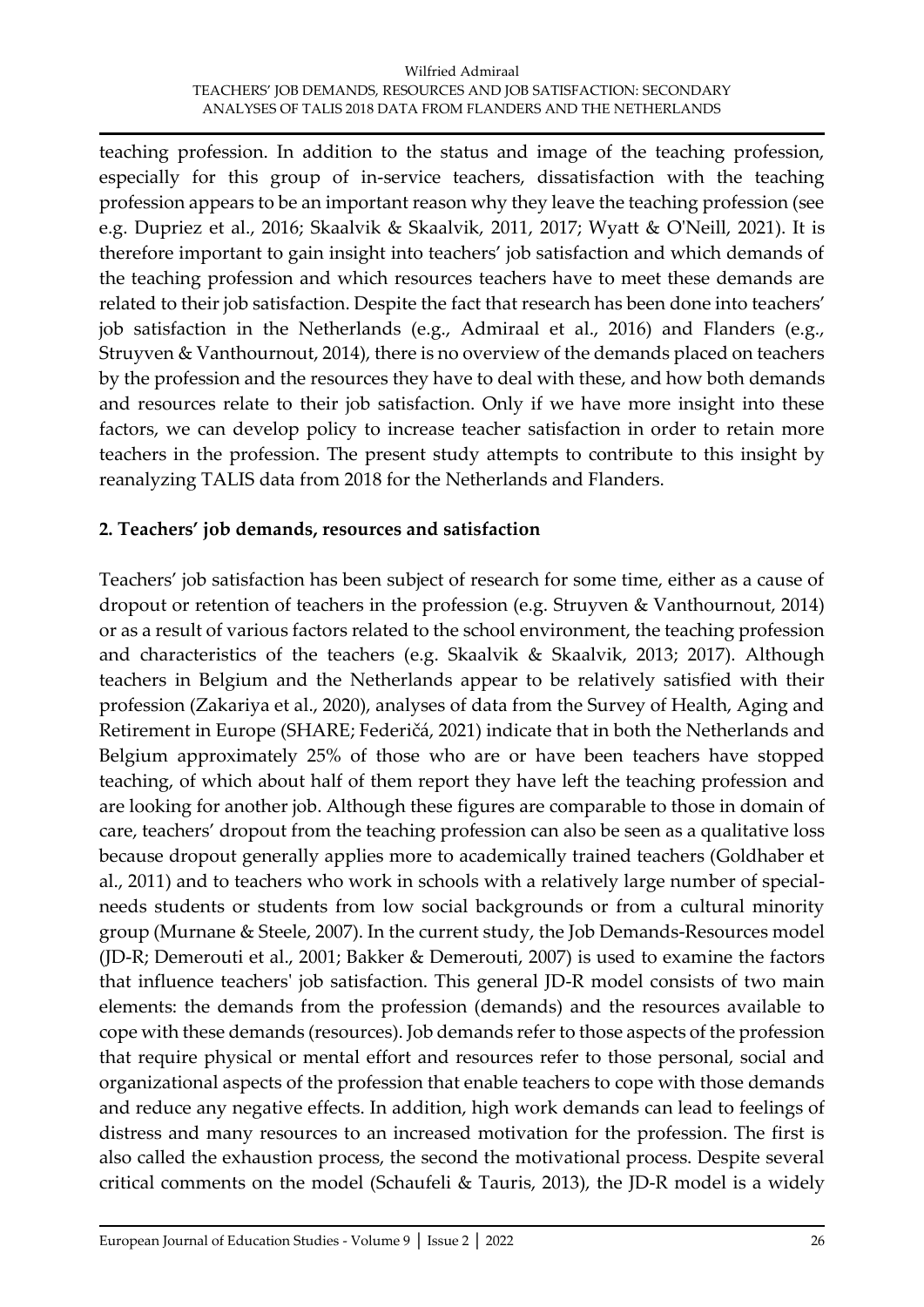used framework to explain job satisfaction. The JD-R model has also been used in teacher research to explain important outcome measures such as teacher well-being (Skaalvik & Skaalvik, 2018) and retention (Van Droogenbroeck & Spruyt, 2016).

In previous research, teachers' job demands of teachers refer to, among other things, work pressure, student misbehavior, low student motivation, diversity in student population, conflicts with colleagues, lack of administrative support, conflicting values and norms in school, performance goals in school, and different opinions of what a teacher should do (see e.g. Betoret, 2009; Collie et al., 2012; Fernet et al., 2012, 2013; Hakanen et al., 2006; Klassen & Chiu, 2010; Kokkinos, 2007; Severiens et al., 2018; Skaalvik and Skaalvik 2011, 2013, 2018; Spilt et al., 2011) Workload and student misbehavior, in particular, have been found to be related to feelings of stress, emotional exhaustion, less commitment to teacher duties, lower job satisfaction, less self-efficacy, and a greater intention to leave the teaching profession.

Potential resources of teachers have also been identified, especially in research into teacher commitment and satisfaction. These resources relate to, among other things, autonomy or professional space of teachers, good collaborative relationships with colleagues, good relationships with management and parents, opportunities for professional development, perceived future prospects, a school culture in which knowledge and experiences are shared and teachers collaborate, and agreement in norms and values in school (Admiraal, et al., 2016; Collie & Martin, 2017; Fernet et al., 2013; Hakanen et al., 2006; Meirink & Van der Want, 2018; Simbula et al., 2011; Skaalvik & Skaalvik 2011, 2018; Struyven & Vanthournout, 2014). These studies have shown that positive relationships with colleagues and school management are positively related to teachers' commitment and job satisfaction, but also to their well-being leading to less feelings of distress. These studies also indicate that these resources can form a kind of buffer against stress and distress in school and thus strengthen teacher resilience. A supportive school culture mainly relates to a shared school vision and mission as well as exchange of teaching approaches (Authors, 2016; Skaalvik & Skaalvik 2018). Such a supportive culture in school as well as shared views on teaching and learning appear to have positive relationships with teachers' self-confidence, their perceived opportunities for development, and their job satisfaction in general. The importance of a shared and safe learning and working environment where teachers and students show some consideration to each other, to explain differences in job satisfaction is also emphasized in a number of studies using TALIS 2013 or 2018 data, such as in the US (Wang et al., 2020), China (Liu et al., 2020), England (Jerrim & Sims, 2019), and Portugal (Lopes & Oliveira, 2020). These studies also find positive associations between self-efficacy as a personal resource and job satisfaction, although the authors do not distinguish between various types of self-efficacy.

The overview described above shows that different demands of the teaching profession and teachers' resources are distinguished in research into job satisfaction, wellbeing and commitment of teachers. Job satisfaction is an important reason that teachers work (longer) in education. This also makes it a good starting point for policy at school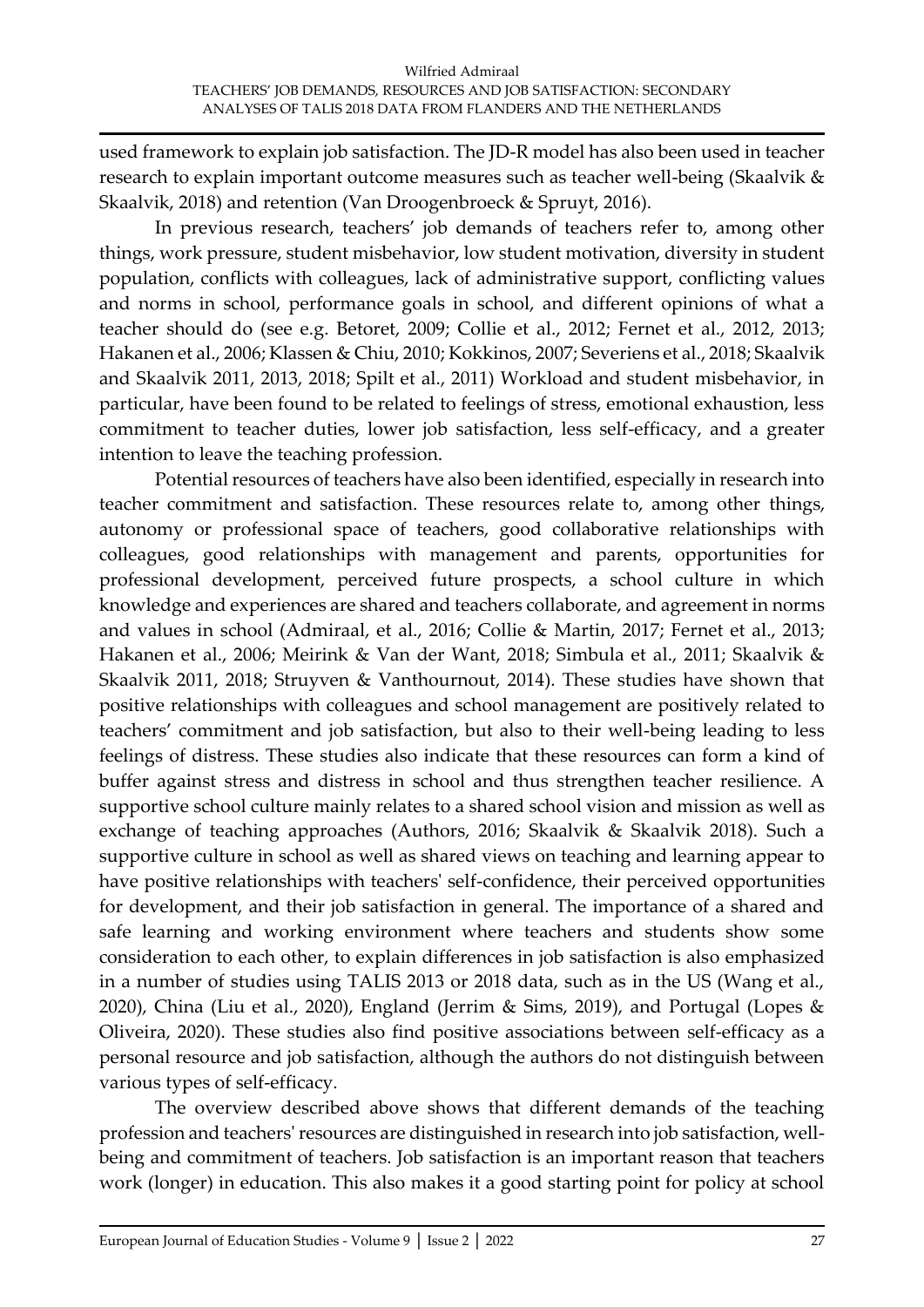and the national level, in particular, to keep teachers in the profession. This requires insight into the demands of the teaching profession, what resources teachers have to meet these demands and how both aspects explain differences between teachers' job satisfaction. The JD-R model is used to classify variables related to job satisfaction into teachers' job demands and resources. Therefore, the research question is formulated as follows:

"How are teachers' job demands and resources related to their job satisfaction?"

This main question will be answered separately for primary and secondary education, and for the Netherlands and Flanders.

## **3. Methods**

### **3.1 Procedure**

The procedure of the development and administration of the TALIS 2018 questionnaire in the Netherlands and Flanders is reported in a technical report (OECD, 2019). This report also describes how the data collection has been monitored and which quality checks have been carried out. For primary education (PE), a sample was drawn that led to 200 schools in both (Flanders and the Netherlands; for lower secondary education (SE), this led to 150 school in the Netherlands and 200 schools in Flanders. Within these schools, the questionnaire was distributed to 20 teachers or to all teachers if fewer than 20 teachers were employed in a school. The number of students, denomination and degree of urbanization was taken into account in the selection of schools. Selected schools were examined for a proportional distribution according to subject area, age and gender. Data from a school are included in the final data file if at least 50% of the teachers contacted has completed a questionnaire Response rates at school level vary from 67% of the primary school in the Netherlands to 91% of the secondary schools in Flanders. Various quality checks have been carried out that indicate that the final included data are representative. All documents relevant for information about TALIS 2018 (the questionnaires itself, the technical report on the data collection, the analysis plan containing the variables and possible analyses, and the conceptual framework underlying the questionnaire) can be accessed via the OECD website [\(https://www.oecd.org/education/talis/talis-2018-data.htm\)](https://www.oecd.org/education/talis/talis-2018-data.htm).

## **3.2 Participants**

The questionnaire was completed by 4166 teachers from PE (1504 The Netherlands and 2662 Flanders) and 5006 teachers from the lower SE (1884 The Netherlands and 3122 Flanders). Table 1 shows the background data of the participants. For the purposes of the analyses, the highest level of formal education completed, employment and employment status are converted to a dummy variable with 0= bachelor or lower and 1= master or higher, 0= temporary and 1= permanent, and 0= part-time and 1= full-time, respectively.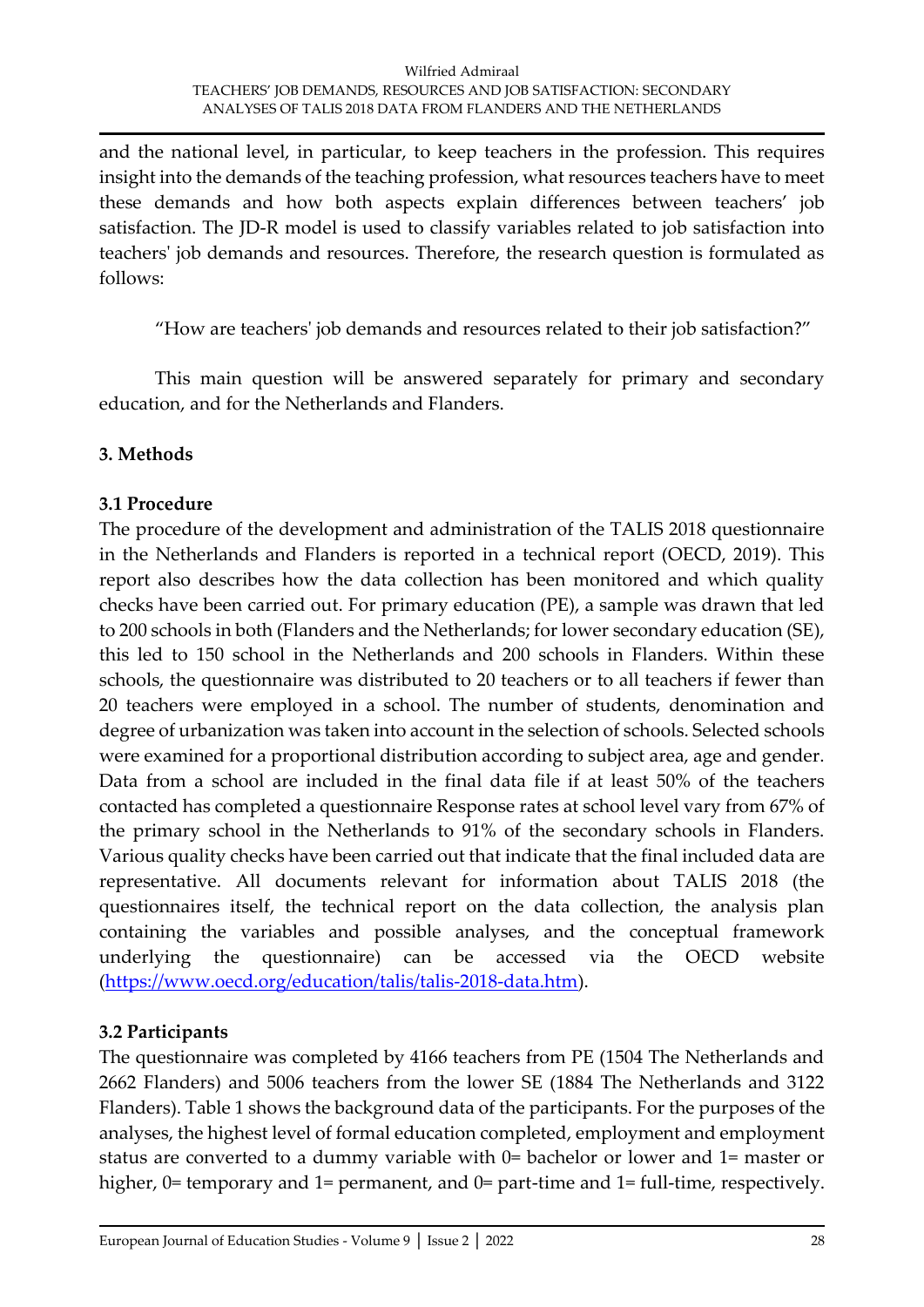In addition to the questions in which school subjects the participants teach, they were also asked whether these school subjects were part of their teacher training. A comparison between these two types of questions shows that almost 90% of teachers teach a school subject in which they were also trained (86% Flanders PE, 87% Flanders SE and 89% Netherlands SE).

|                                          |              | Netherlands | <b>Flanders</b> |             |  |
|------------------------------------------|--------------|-------------|-----------------|-------------|--|
|                                          | PE           | <b>SE</b>   | <b>PE</b>       | <b>SE</b>   |  |
|                                          | 130 schools  | 116 schools | 177 schools     | 182 schools |  |
| Gender                                   |              |             |                 |             |  |
| Female                                   | 1274 (84.7)  | 1012 (53.7) | 2193 (82.4)     | 2172 (69.6) |  |
| Male                                     | 230 (15.3)   | 872 (46.3)  | 369 (17.6)      | 950 (30.4)  |  |
| Highest level formal education completed |              |             |                 |             |  |
| Lower SE or lower                        | 2(0.1)       | 3(0.2)      | 0(0)            | 0(0)        |  |
| <b>SE</b>                                | 60(4.0)      | 40(2.1)     | 9(0.3)          | 205(6.6)    |  |
| Post SE                                  | 14(0.9)      | 7(0.4)      | 1(0)            | 6(0.2)      |  |
| Associate degree                         | 0(0)         | 2(0.1)      | 27(1.0)         | 32(1.0)     |  |
| Bachelor                                 | 978 (65.2)   | 1038 (55.2) | 2517 (94.8)     | 2577 (82.7) |  |
| Master                                   | 440 (29.8)   | 779 (41.4)  | 100(3.8)        | 294 (9.4)   |  |
| Doctorate                                | 0(0)         | 14(0.7)     | 0(0)            | 2(0.1)      |  |
| Employment                               |              |             |                 |             |  |
| Tenures                                  | 1375 (92.0)  | 1604 (85.6) | 2179 (82.5)     | 2542 (82.3) |  |
| Fixed more than 1 year                   | 33(2.2)      | 78 (4.2)    | 127(4.8)        | 132(4.3)    |  |
| Fixed 1 year or lesser                   | 86 (5.8)     | 192 (10.2)  | 335 (12.7)      | 414 (13.4)  |  |
| <b>Employment status</b>                 |              |             |                 |             |  |
| Full-time (90% or more)                  | 502 $(34.0)$ | 735 (39.3)  | 1895 (73.8)     | 2156 (72.0) |  |
| Part-time (71-80%)                       | 359 (24.3)   | 575 (30.8)  | 425(16.6)       | 527 (17.6)  |  |
| Part-time (50-70%)                       | 465(31.5)    | 491 (22.4)  | 220(8.6)        | 277 (9.2)   |  |
| Part-time (less than 50%)                | 150 (10.2)   | 140 (7.5)   | 27(1.1)         | 35(1.2)     |  |
| School subject                           |              |             |                 |             |  |
| Reading, writing, literature             |              | 234 (12.6)  | 2191 (83.7)     | 663 (21.6)  |  |
| Mathematics                              |              | 254 (13.7)  | 2165 (82.7)     | 554 (18.1)  |  |
| Science, Chemistry, Biology              |              | 279 (15.1)  | 1001 (38.2)     | 511 (16.7)  |  |
| Social Studies, Geography, History       |              | 329 (17.8)  | 1203 (46.0)     | 685 (22.4)  |  |
| Modern foreign languages                 |              | 354 (19.1)  | 926 (35.4)      | 586 (19.1)  |  |
| Ancient Greek and Latin                  |              | 45(2.4)     | 38(1.5)         | 153(5.0)    |  |
| Technology                               | n.a.         | 81 (4.4)    | 1336 (51.0)     | 521 (17.0)  |  |
| Arts                                     |              | 186 (10.1)  | 1996 (76.2)     | 314 (10.3)  |  |
| Physical Education                       |              | 179 (9.7)   | 712 (27.2)      | 235(7.7)    |  |
| Religious studies                        |              | 52 $(2.8)$  | 1322 (50.5)     | 285 (9.3)   |  |
| Practical and vocational skills          |              | 174 (9.4)   | 853 (32.6)      | 386 (12.6)  |  |
| Other                                    |              | 138 (7.5)   | 1870 (71.4)     | 156(5.1)    |  |

| Table 1: Background information participants TALIS 2018            |  |
|--------------------------------------------------------------------|--|
| Netherlands and Flanders (number with percentage between brackets) |  |

## **3.3 Teachers' job demands and resources**

Factors that can explain differences in teachers' job satisfaction are classified into the demands of the teaching profession and the resources that teachers have at their disposal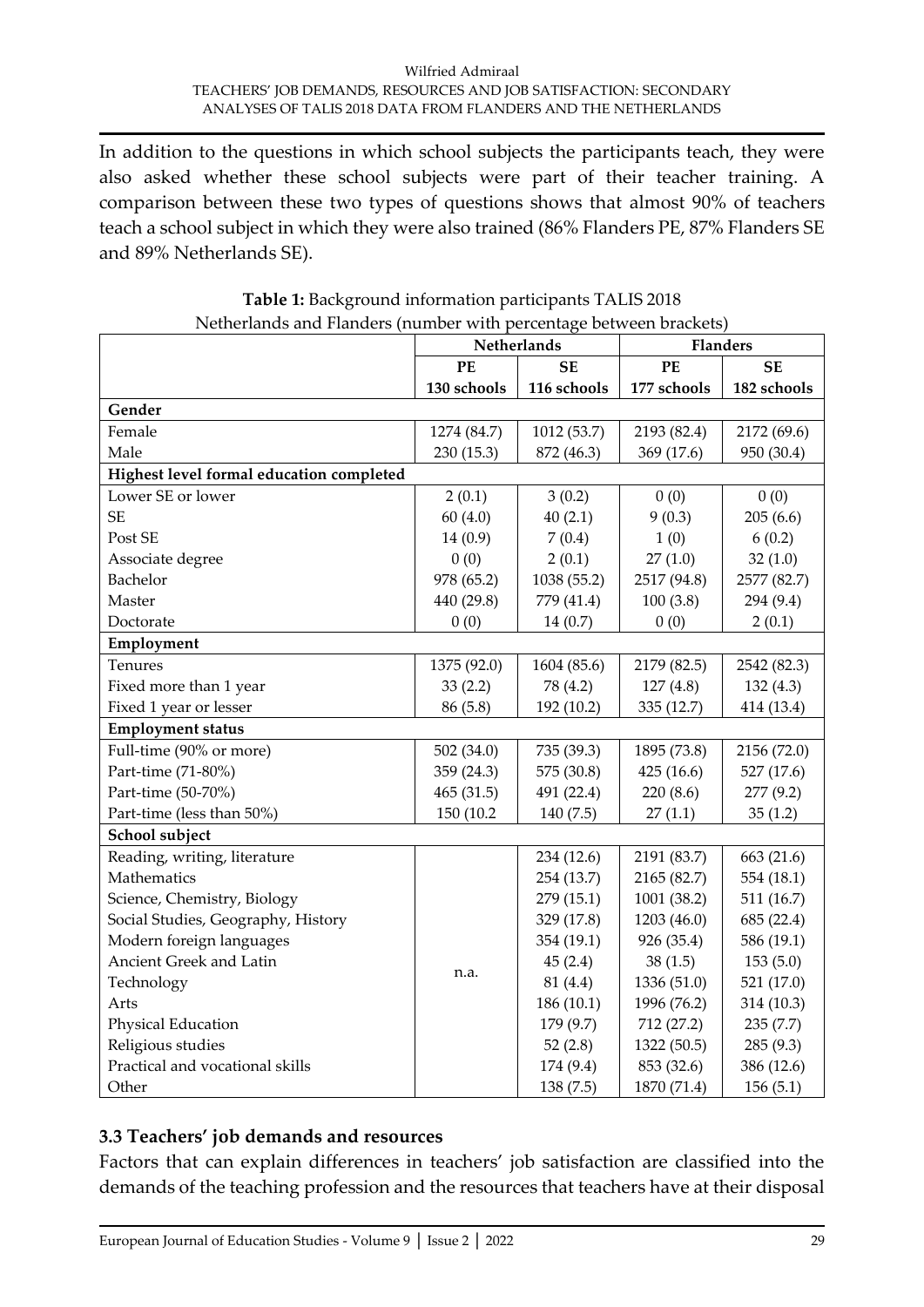to deal with these demands and the possible consequences of those demands. This classification is based on the Job Demands-Resource (JD-R) model of Demorouti et al. (2001). The choice for which variables were included in the research as job demands or sources was based on the data available in TALIS 2018, where the items that concern teaching in a particular class (items 35 to 43) were not included. These items are too specific because teachers, especially in SE, teach in more than one class. The items on Teacher mobility (items 56 to 58) were also not included because they are not considered relevant for explaining differences in job satisfaction. Also, some items were not included that resulted in small groups (such as school subjects) or for which a more relevant alternative was available (such as number of years worked in the profession instead of in school). Below, the variables are described for the three main clusters of variables (job demands, resources and job satisfaction). If relevant factor analyses were performed with varimax rotation, items with a factor loading lower than 0.30 or with factor loadings higher than 0.30 on at least two factors were removed stepwise from the analyses. The factor analyses were first performed on the Dutch SE data file and then repeated on the other three data files. Subsequently, on the basis of reliability analyses, items were sometimes removed from a scale. The final scale compositions are the same for the four datasets. The reliability of the scales used in the analyses is shown in Table 5.

### **3.3.1 Job demands**

The TALIS-2018 questionnaire contains a number of questions that relate to the demands of the teaching profession. Table 2 shows these variables and the descriptive statistics, with item numbers referring to the original TALIS-2018 questionnaire published on [https://www.oecd.org/education/school/talis2018questionnaires.htm.](https://www.oecd.org/education/school/talis2018questionnaires.htm)

Teachers' job demands include the total number of hours teachers work and spend on teaching, tasks that may require additional time and energy (number of special education students in school and appointment as mentor), aspects of professional development and feelings of stress. After exploratory factor analyses, the items about Needs for professional development are classified into three types of needs: Needs for professional development in 1) basic tasks (4 items: school subject, pedagogy, curriculum and classroom management, 2) other teaching tasks (6 items: student assessment, ICT, personalized learning, extracurricular subjects) and 3) teaching in a multicultural setting (2 items: teaching in a multicultural setting, communication with people from different cultures). The professional development barriers items form one scale. Feelings of stress includes feelings of distress and various sources of stress. Distress is a collection of three of the four original items (stress at work, negative influence of work on mental health or on physical health). Items related to stress sources were classified into three types of stress after exploratory factor analysis: teaching (3 items: lesson preparation, teaching and marking), classroom management (2 items: classroom discipline, misbehavior) and activities outside class (5 items: administration, extra tasks due to the absence of a colleague, keeping up with new guidelines, contact with parents, adapting teaching to special education students).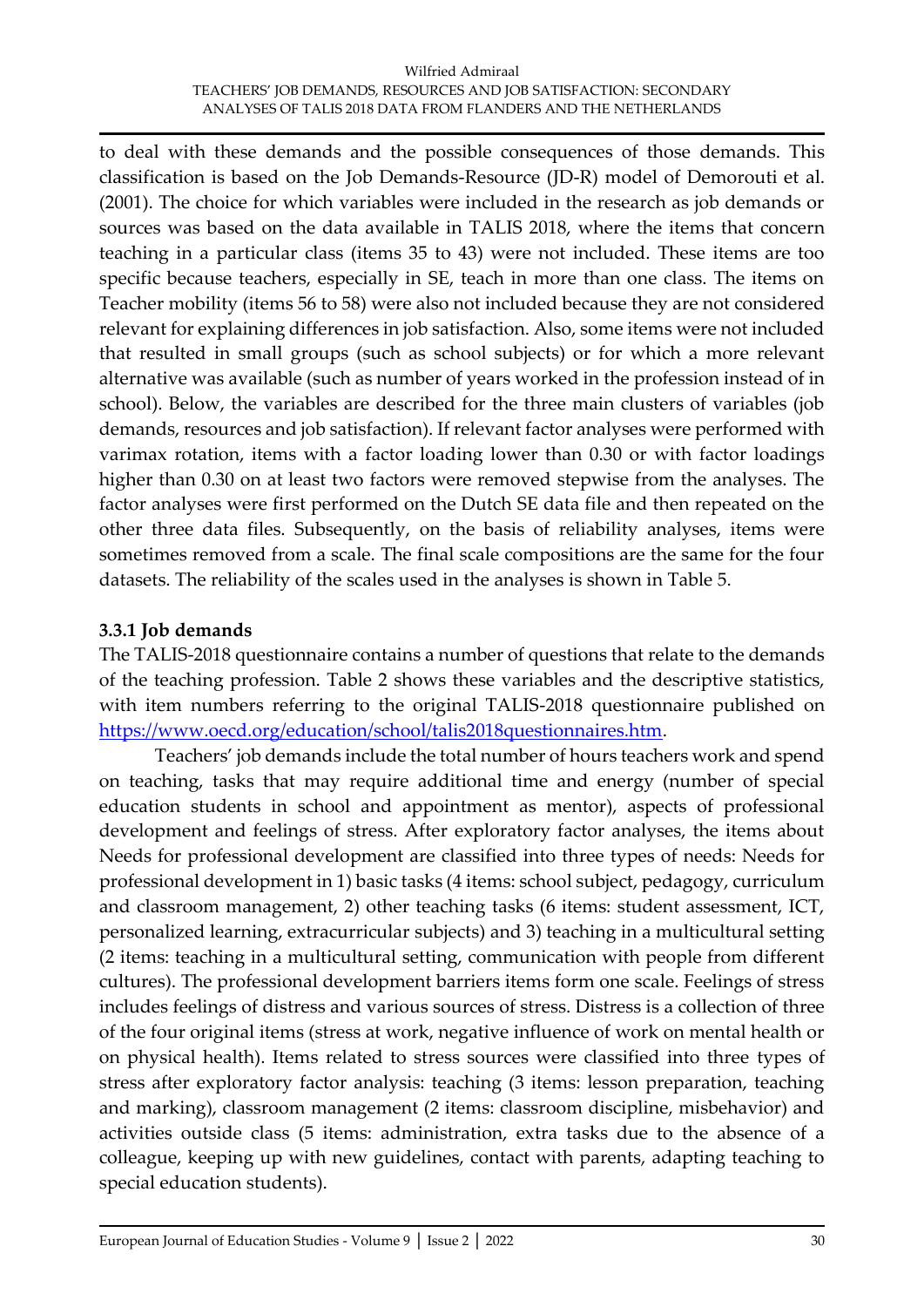#### Wilfried Admiraal TEACHERS' JOB DEMANDS, RESOURCES AND JOB SATISFACTION: SECONDARY ANALYSES OF TALIS 2018 DATA FROM FLANDERS AND THE NETHERLANDS

| <b>Table 2:</b> Job demands (within brackets the item number in the TALIS-2018 questionnaire) |                          |                    |                 |               |  |  |
|-----------------------------------------------------------------------------------------------|--------------------------|--------------------|-----------------|---------------|--|--|
|                                                                                               |                          | <b>Netherlands</b> | <b>Flanders</b> |               |  |  |
|                                                                                               | PE                       | <b>SE</b>          | PE              | <b>SE</b>     |  |  |
| <b>Working hours per week</b>                                                                 |                          |                    |                 |               |  |  |
| In total $(16)$                                                                               | 35.49 (12.64)            | 36.00 (12.74)      | 41.02 (13.91)   | 37.06 (13.25) |  |  |
| Teaching (17)                                                                                 | 19.39 (7.83)             | 17.25(6.57)        | 22.82 (7.17)    | 18.35 (6.22)  |  |  |
| Additional tasks                                                                              |                          |                    |                 |               |  |  |
| Number special needs students                                                                 | 2.09(0.52)               | 2.19(0.56)         | 2.8(0.38)       | 2.15(0.45)    |  |  |
| in school $(14)$                                                                              |                          |                    |                 |               |  |  |
| Appointed as mentor <sup>2</sup> (21b)                                                        | 258 (17.8)<br>371 (20.4) |                    | 166(6.4)        | 245(8.0)      |  |  |
| Professional development                                                                      |                          |                    |                 |               |  |  |
| Needs basic tasks <sup>3</sup> (27a,b,c,f)                                                    | 2.31(0.64)               | 2.26(0.64)         | 1.89(0.62)      | 1.95(0.64)    |  |  |
| Needs other teaching tasks <sup>3</sup> (27d, e, h, k)                                        | 2.53(0.66)<br>2.53(0.61) |                    | 2.30(0.65)      | 2.22(0.65)    |  |  |
| Needs multicultural setting <sup>3</sup> (27 <i>j</i> ,n)                                     | 1.81(0.75)               | 1.80(0.73)         | 1.93(0.85)      | 1.82(0.81)    |  |  |
| Barriers <sup>4</sup> (28a,b,c,d,e,f,g)                                                       | 2.01(0.50)               | 2.01(0.52)         | 1.97(0.49)      | 1.98(0.49)    |  |  |
| <b>Feelings of stress</b>                                                                     |                          |                    |                 |               |  |  |
| Distress <sup>5</sup> (51a,c,d)                                                               | 1.89(0.69)               | 1.84(0.69)         | 2.32(0.75)      | 2.30(0.76)    |  |  |
| Stress in teaching <sup>5</sup> (52a,b,c)                                                     | 1.91(0.68)               | 1.94(0.76)         | 2.09(0.67)      | 2.09(0.69)    |  |  |
| Stress in class management <sup>5</sup> (52g,h)                                               | 1.57(0.64)               | 1.56(0.65)         | 1.92(0.77)      | 1.96(0.82)    |  |  |
| Stress activities outside class <sup>5</sup> (52d,e,i,j,k)                                    | 2.35(0.63)               | 1.98(0.61)         | 2.61(0.66)      | 2.51(0.64)    |  |  |

**Note:** Frequencies are printed italic and means and standard deviations (between brackets) are printed in regular font.

 $11 = none$ ;  $2 = some$ ;  $3 = most 4 = all$ ;

 $20 = no$ ; 1 = yes;

 $31$  = no need;  $2$  = low level of need  $3$  = moderate level of need;  $4$  = high level of need;

 $41 =$  strongly disagree;  $2 =$  disagree;  $3 =$  agree;  $4 =$  strongly agree;

 $5 1 =$ not at all;  $2 =$ to some extent;  $3 =$ quite a bit;  $4 =$ a lot.

### **3.3.2 Teacher resources**

Resources available to teachers to deal with job demands include aspects of their level of preparedness in teacher education, induction programme, work experience, professional development (see Table 3), motivation for the profession, feelings of self-efficacy, feedback teachers receive, and perceived culture and climate in the school where the teacher works (see Table 4).

Teacher education, induction and work experience concern five variables. Teacher education is an average of the degree of experienced preparation for 10 aspects of teaching, including preparation for the school subject, (subject) pedagogy and classroom management. Induction refers to participation in a formal or informal induction programme, whether or not at the teacher's school in question, and whether the participants have been assigned a mentor. Finally, work experience is measured by the number of years that participants have been working as teachers.

Aspects of professional development have been measured with three variables. First, participants were asked whether they have participated in 10 types of professional development activities during the past year, such as courses (face-to-face or online), school visits, a formal training programme or reading professional literature. A second variable (professional development facilitation) concerns eight types of facilitation of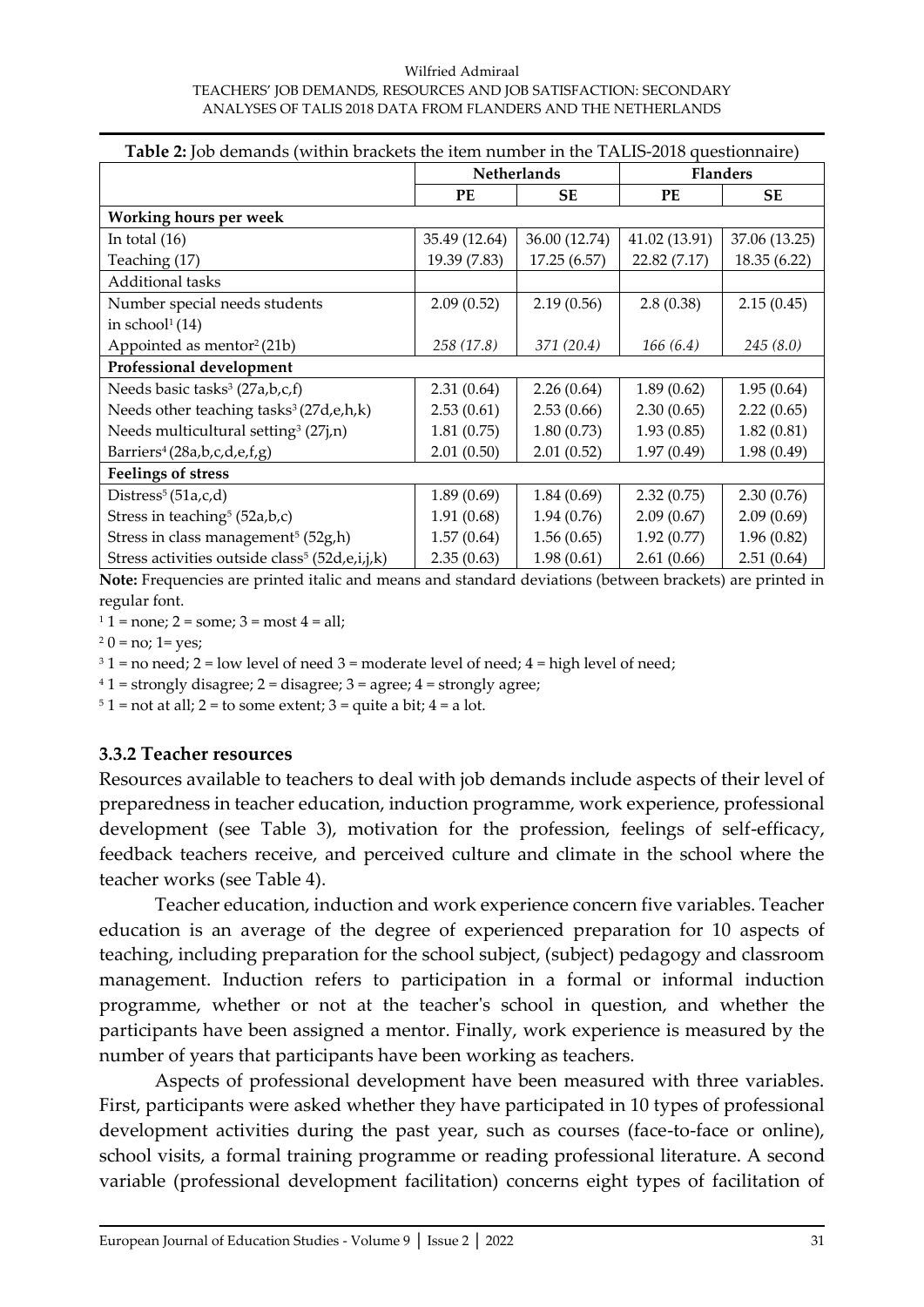attending professional development activities, such as released from teaching duties, non-monetary support, rewards or benefits, or extra materials to work with. These items were not surveyed in Flanders. A third variable concerns the influence that the professional development has had on teaching.

|                                                        | <b>Netherlands</b>         |               | <b>Flanders</b> |               |
|--------------------------------------------------------|----------------------------|---------------|-----------------|---------------|
|                                                        | PE                         | <b>SE</b>     | PE              | <b>SE</b>     |
| Teacher education, induction and work experience       |                            |               |                 |               |
| Preparedness teacher education <sup>1</sup> (6a t/m j) | 2.32(0.45)                 | 2.42(0.51)    | 2.38(0.47)      | 2.47(0.50)    |
| Formal induction programme <sup>2</sup> (19a)          | 441 (31.1)                 | 1090(61.1)    | 604 (23.4)      | 1467 (49.3)   |
| Informal induction programme <sup>2</sup> (19b)        | 625(43.8)                  | 1099 (61.7)   | 617(24.3)       | 1424 (49.1)   |
| Being a mentee (21a) <sup>3</sup>                      | 144 (10.0)                 | 251(13.8)     | 143(5.5)        | 294(9.7)      |
| Years teaching experience (11b)                        | 16.26 (10.66)              | 15.70 (10.59) | 16.76 (11.16)   | 15.68 (10.41) |
| Professional development (22a t/m j)                   |                            |               |                 |               |
| Courses <sup>3</sup>                                   | 1317 (90.6)                | 1601 (88.1)   | 2392 (91.9)     | 2747 (90.3)   |
| Online courses <sup>3</sup>                            | 399 (27.5)                 | 257(13.6)     | 190(7.3)        | 442 (14.6)    |
| Conferences <sup>3</sup>                               | 498 (34.3)                 | 814 (44.8)    | 1374 (52.9)     | 1122 (37.0)   |
| Formal education <sup>3</sup>                          | 218 (15.0)                 | 329 (18.1)    | 392 (15.1)      | 400(13.1)     |
| School visits <sup>3</sup>                             | 514 (35.4)                 | 567 (31.2)    | 573 (22.0)      | 551 (18.1)    |
| Other visits <sup>3</sup>                              | 106(7.3)                   | 324 (17.9)    | 202(7.8)        | 345(11.3)     |
| Peer coaching <sup>3</sup>                             | 737 (50.8)                 | 922(50.8)     | 903 (34.8)      | 1026 (33.7)   |
| Participation teacher network <sup>3</sup>             | 629 (43.3)                 | 655 (36.0)    | 718 (27.7)      | 971 (31.9)    |
| Professional literature <sup>3</sup>                   | 1330 (91.5)                | 1582 (87.2)   | 2060 (79.2)     | 2479 (81.3)   |
| Other <sup>3</sup>                                     | 385 (28.1)                 | 567 (32.5)    | 541 (22.2)      | 847 (29.2)    |
| Influence on teaching <sup>3</sup> (25)                | 1252 (87.4)<br>1451 (82.2) |               | 2128 (84.0)     | 2263 (76.7)   |
| Facilitation professional development (24a t/m h)      |                            |               |                 |               |
| Released from teaching <sup>3</sup>                    | 440 (30.7)                 | 956 (54.2)    |                 |               |
| Non-monetary support <sup>3</sup>                      | 332 (23.2)                 | 592 (33.6)    |                 |               |
| Reimbursement <sup>3</sup>                             | 653 (45.6)                 | 1017(57.6)    |                 |               |
| Materials needed for activities <sup>3</sup>           | 658 (45.9)                 | 715(40.6)     |                 |               |
| Monetary supplements <sup>3</sup>                      | 36(2.5)                    | 91(5.2)       | n.a.            | n.a.          |
| Non-monetary rewards <sup>3</sup>                      | 135(9.4)                   | 172(9.8)      |                 |               |
| Non-monetary professional benefits <sup>3</sup>        | 102(7.1)                   | 111(6.3)      |                 |               |
| Increased salary <sup>3</sup>                          | 59(4.1)                    | 55(3.1)       |                 |               |

**Table 3:** Teacher resources part 1 (between bracket item numbers from the TALIS 2018 questionnaire)

**Note:** Frequencies and percentages (between brackets) are printed in italics; Mean scores and standard deviations (between brackets) are printed in regular font.

 $11 =$ not at all; 2 = somewhat; 3 = well; 4 = very well; for PE 6a t/m l;

 $20 = no$ ; 1 = during my first employment and/or at this school;

 $30 = no$ ; 1 = yes.

Motivation and self-efficacy refer to a number of variables related to the teacher's perceived qualities. Three aspects of motivation for the teaching profession were surveyed: social value (contributing to development of youth, helping vulnerable students, providing contribution to society), personal value (stable career, steady income, permanent job), and social recognition (recognition of teaching, recognition by policy makers and media, perceived influence on policy, salary). In addition, teachers were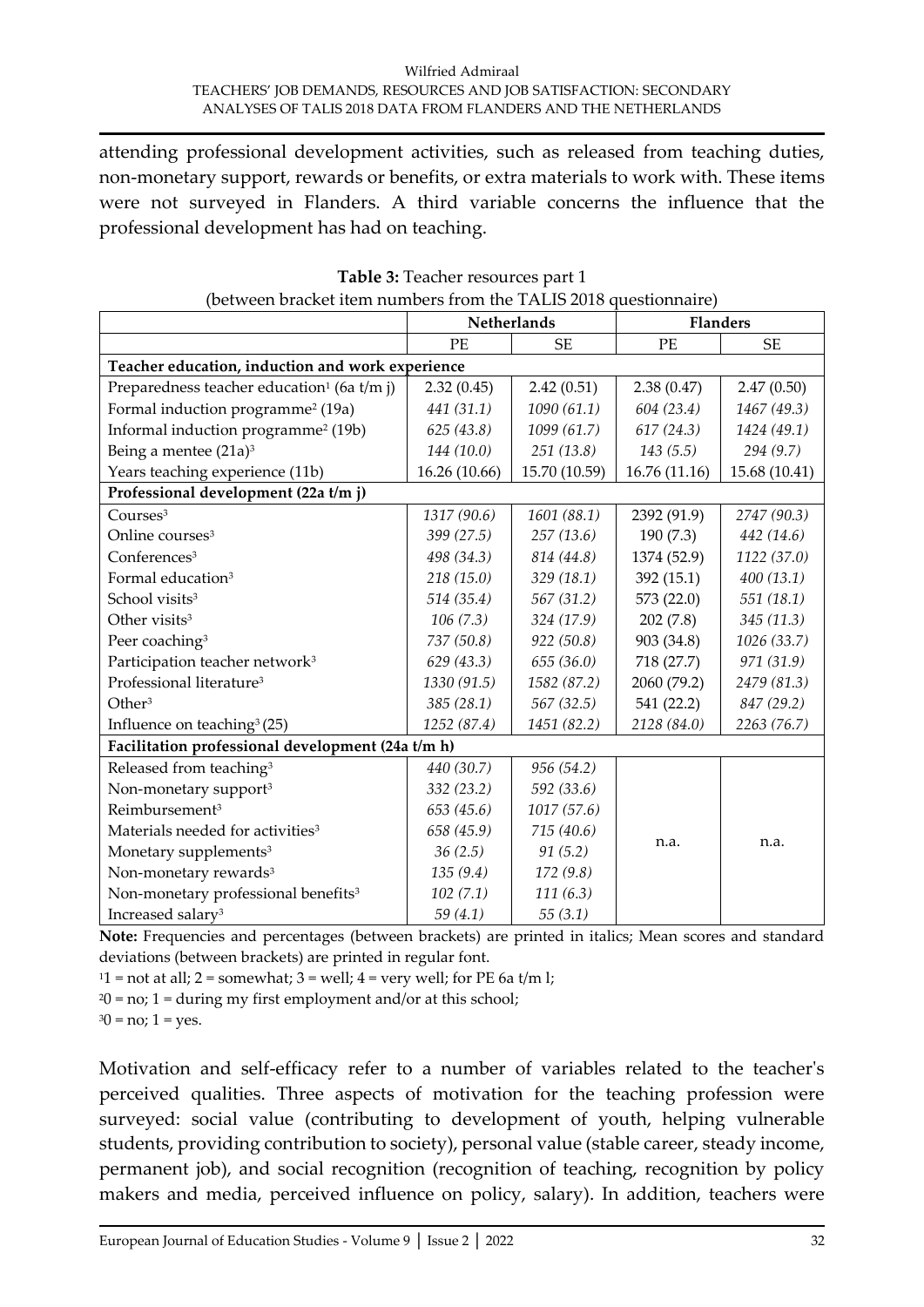asked whether teaching was their first choice of profession. Subsequently, four aspects of self-efficacy were addressed: classroom management (dealing with discipline problems, following class rules), instruction (asking students questions, using variety of instruction and assessment strategies), student engagement (motivating students, making them think critically) and dealing with diversity (dealing with challenges in a multicultural classroom, adapting education to cultural diversity, collaborating with students from different cultural backgrounds, raising awareness of students' cultural differences, combating stereotyping). Due to the large number of missing values for the latter form of self-efficacy, this variable was not included in the analyses.

|                                                            | Netherlands              |             |             | <b>Flanders</b> |  |
|------------------------------------------------------------|--------------------------|-------------|-------------|-----------------|--|
|                                                            | PE                       | <b>SE</b>   | PE          | <b>SE</b>       |  |
| Motivation                                                 |                          |             |             |                 |  |
| Social valuet <sup>4</sup> (7e,f,g)                        | 3.10(0.64)               | 2.89(0.73)  | 3.56(0.49)  | 3.43(0.58)      |  |
| Personal value <sup>4</sup> (7a,b,c,)                      | 2.02(0.84)               | 2.28(0.88)  | 2.86(0.83)  | 2.87(0.83)      |  |
| Social recognition <sup>5</sup> (53h, 54a t/m e)           | 2.10(0.45)               | 2.25(0.45)  | 2.37(0.43)  | 2.28(0.46)      |  |
| Teaching first choice <sup>3</sup> (8)                     | 1005(67.3)               | 1007 (53.8) | 2112 (79.9) | 2287 (74.1)     |  |
| Self-efficacy                                              |                          |             |             |                 |  |
| Self-efficacy class managamen <sup>6</sup> (34d,f,h,i)     | 3.60(0.44)               | 3.45(0.49)  | 3.52(0.48)  | 3.49(0.50)      |  |
| Self-efficacy instruction <sup>6</sup> (34c,j,k,l)         | 3.35(0.45)               | 3.29(0.45)  | 3.36(0.46)  | 3.34(0.47)      |  |
| Self-efficacy student engagament <sup>6</sup> (34a,b,e,g)  | 3.40(0.42)<br>3.18(0.47) |             | 3.36(0.47)  | 3.20(0.52)      |  |
| Feedback (29a t/m f)                                       |                          |             |             |                 |  |
| Observation classroom teaching <sup>3</sup>                | 1368 (95.5)              | 1675 (94.6) | 2315 (90.3) | 2577 (86.5)     |  |
| Student survey responses <sup>3</sup>                      | 490 (35.0)               | 1363 (78.4) | 874 (35.3)  | 1179 (41.7)     |  |
| Assessment content knowledge <sup>3</sup>                  | 364 (26.5)               | 462(27.1)   | 1303 (51.9) | 1530 (52.8)     |  |
| External results students <sup>3</sup>                     | 1101 (78.8)              | 991 (58.3)  | 1640 (65.7) | 1128 (40.0)     |  |
| School-based results <sup>3</sup>                          | 1205 (85.0)              | 1342 (77.7) | 1876 (74.8) | 1673 (58.2)     |  |
| Self-assessment <sup>3</sup>                               | 470 (33.5)               | 615 (36.0)  | 648 (26.5)  | 718 (25.6)      |  |
| Influence on teaching <sup>3</sup> (30)                    | 1164 (82.8)              | 1185 (67.8) | 1721 (70.5) | 1622 (58.3)     |  |
| School culture and school climate                          |                          |             |             |                 |  |
| New ways of teaching <sup>5</sup> (32a,b,c,d)              | 3.00(0.51)               | 2.69(0.50)  | 2.98(0.56)  | 2.76(0.54)      |  |
| Teacher collaboration <sup>7</sup> (33a t/m h)             | 3.44(0.70)               | 3.30(0.73)  | 3.46(0.83)  | 3.04(0.78)      |  |
| Participate in decision making <sup>5</sup> (48a,b,c)      | 2.99(0.43)               | 2.85(0.49)  | 2.96(0.47)  | 2.89(0.51)      |  |
| Collaborative school culture <sup>5</sup> (48d,e,f,g,h     | 3.07(0.43)               | 2.74(0.49)  | 2.96(0.45)  | 2.79(0.49)      |  |
| Safe learning and working climate <sup>5</sup> (49a t/m e) | 3.49(0.41)               | 3.30(0.40)  | 3.43(0.42)  | 3.29(0.40)      |  |

| <b>Table 4:</b> Teacher resources part 2                         |
|------------------------------------------------------------------|
| (between bracket item numbers from the TALIS 2018 questionnaire) |

**Note:** Frequencies and percentages (between brackets) are printed in italics; Mean scores and standard deviations (between brackets) are printed in regular font.

 $30 = no; 1 = yes;$ 

 $41$  = not important at all;  $2$  = of low importance;  $3$  = of moderate importance;  $4$  = of high importance;

 $51 =$  strongly disagree;  $2 =$  disagree;  $3 =$  agree;  $4 =$  strongly agree;

 $61$  = not at all; 2 = to some extent; 3 = quite a bit; 4 = a lot;

 $71$  = never; 2 = one a year or less;  $3 = 2-4$  times a year;  $4 = 5-10$  times a year;  $5 = 1-3$  times a month;  $6 =$  once a week or more.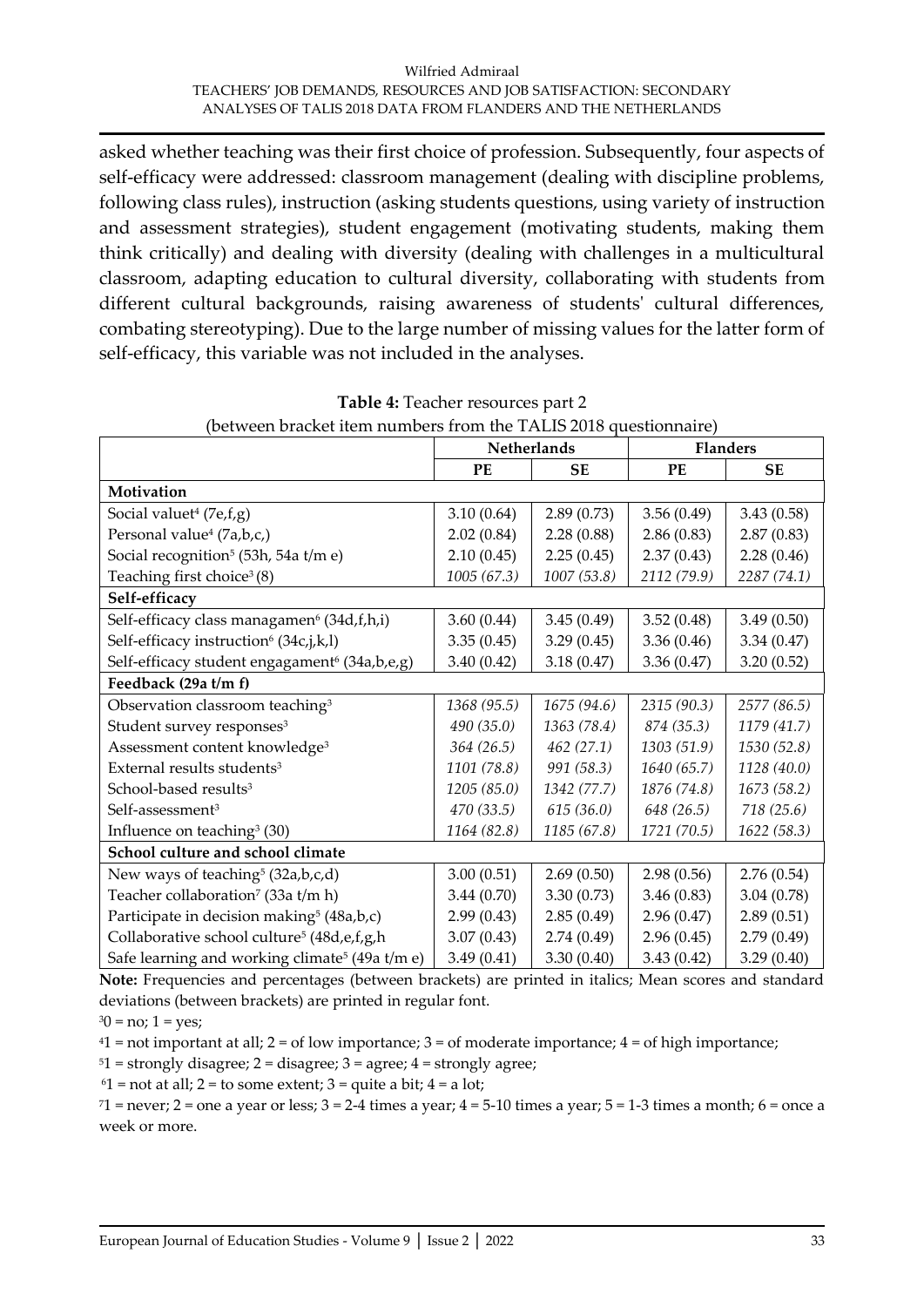Teachers can get feedback about their teaching in several ways. Two variables related to feedback were distinguished. First, six forms of feedback were addressed: observation of teaching, student evaluations of education, assessment of school subject knowledge, test results of students, test results of school and self-assessment. Secondly, one item included whether feedback had influence on teaching.

Finally, aspects of school culture and school climate were addressed, distinguishing six scales. Firstly, the students were asked about new ways of teaching in school (4 items). Secondly, teachers were asked about collaboration between teachers in school, such as team teaching, observing and providing each other with feedback, collaboration in projects, exchanging materials, discussions about students, collaboration on student evaluations, and team meetings. Thirdly, aspects of the school climate were asked, with a focus on participation in decision making (participation of staff, parents and students), collaborative school culture (shared responsibility, mutual support, shared views, shared rules for students, incentive for new ideas) and a safe learning and working climate (good relationship between teachers and students, attention to students' well-being, teachers who show an interest in what students say, student support and mutual trust among teachers). Finally, four items are included about how the school supports activities on diversity and multiculturalism. Due to the large number of missing values on these last four items, they were excluded from the analyses.

### **3.3.3 Job satisfaction**

Job satisfaction was measured on the basis of nine statements and sorted into two clusters after exploratory factor analysis. The first cluster of items concerns satisfaction with the teaching profession (4 items: advantages clearly outweigh disadvantages; if I could choose, I would do it again; I regret becoming a teacher (rescored); I think it would have been better if I had chosen a different profession (rescored)). The second cluster of items concerns satisfaction with the school where one currently works (3 items: I would change school if I could (rescored), I enjoy working at this school; I can recommend this school as a workplace). These two aspects of satisfaction are confirmed by Zakariya (2020) based on TALIS-2018 data from 27 countries. As can be seen from Table 5, apart from teachers in SE in the Netherlands, teachers are more satisfied with school than with the profession itself.

|                                                   |            | <b>Netherlands</b> | <b>Flanders</b> |            |  |  |
|---------------------------------------------------|------------|--------------------|-----------------|------------|--|--|
|                                                   | PЕ         | SЕ                 |                 |            |  |  |
| Satisfaction                                      |            |                    |                 |            |  |  |
| With teaching profession <sup>1</sup> (53a,b,d,f) | 3.05(0.60) | 3.16(0.59)         | 3.13(0.61)      | 3.11(0.60) |  |  |
| With school <sup>1</sup> (53c,e,g)                | 3.29(0.54) | 3.17(0.58)         | 3.37(0.60)      | 3.27(0.64) |  |  |

**Table 5:** Job satisfaction (between brackets the items from TALIS 2018 questionnaire) and mean scores and standard deviations (between brackets)

 $11 =$  strongly disagree;  $2 =$  disagree;  $3 =$  agree;  $4 =$  strongly agree.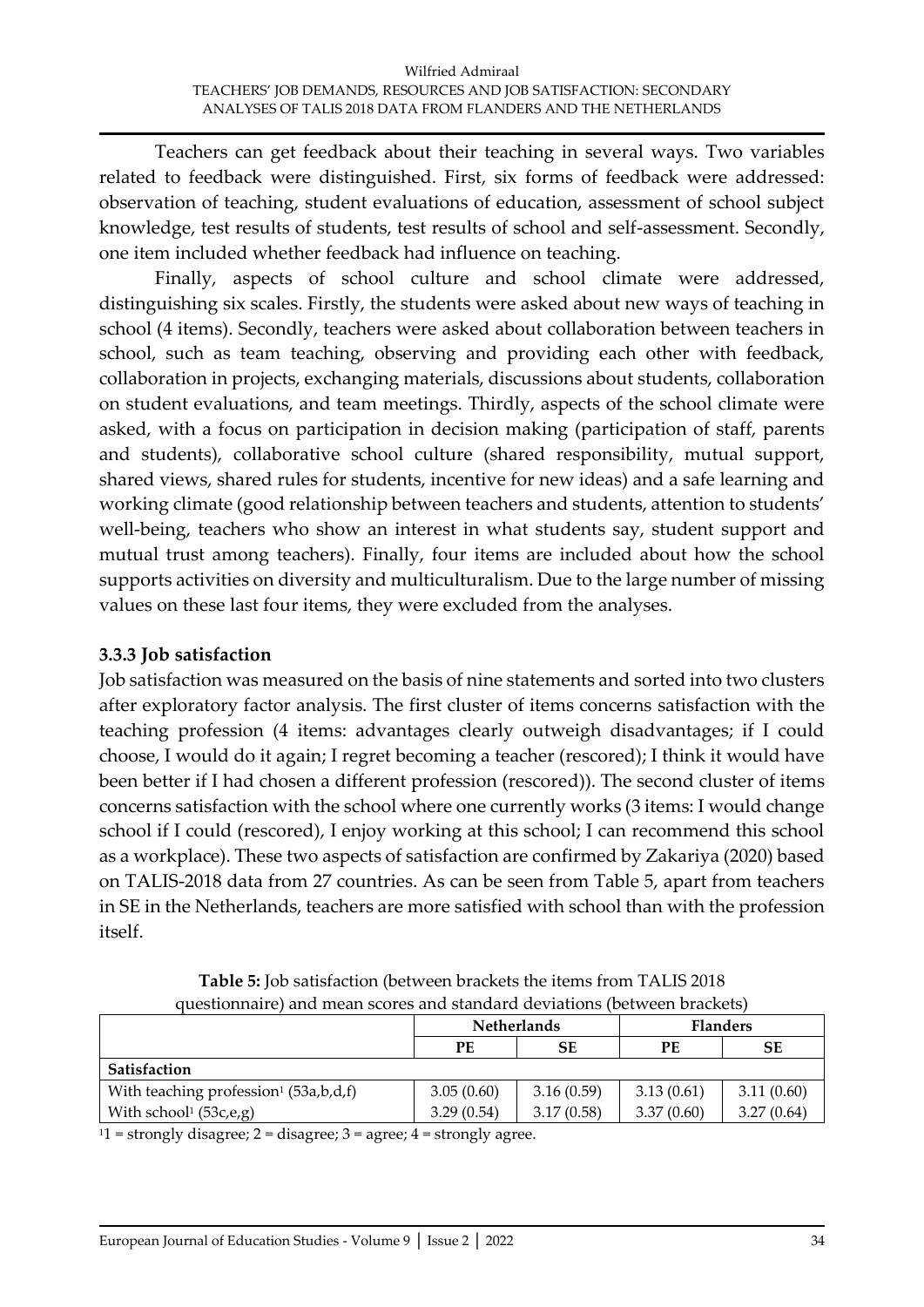#### **3.4 Analyses**

Table 6 shows the reliability of each scale. Satisfaction with the teaching profession is the dependent variable in the analyses because this aspect of job satisfaction appears to be most relevant for teacher retention. As Federičová (2021) has indicated, about half of the teachers who have stopped working at school have indicated that they have quitted the profession. Zakariya et al. (2020) confirm the scale of satisfaction with the teaching profession on the basis of analyses of TALIS 2018 data from 38 countries. Satisfaction with the school is included as predictor in the final analyses.

| Netherlands                                      |           |      | <b>Flanders</b> |
|--------------------------------------------------|-----------|------|-----------------|
| PE                                               | <b>SE</b> | PE   | <b>SE</b>       |
|                                                  |           |      |                 |
|                                                  |           |      |                 |
| 0.77                                             | 0.75      | 0.76 | 0.77            |
| 0.63                                             | 0.70      | 0.64 | 0.67            |
| 0.79                                             | 0.80      | 0.79 | 0.80            |
| 0.77                                             | 0.77      | 0.75 | 0.72            |
|                                                  |           |      |                 |
| 0.83                                             | 0.82      | 0.82 | 0.82            |
| 0.71                                             | 0.72      | 0.64 | 0.69            |
| 0.58                                             | 0.64      | 0.66 | 0.74            |
| 0.71                                             | 0.72      | 0.74 | 0.73            |
|                                                  |           |      |                 |
| Teacher education, induction and work experience |           |      |                 |
| 0.83                                             | 0.84      | 0.84 | 0.83            |
|                                                  |           |      |                 |
| 0.70                                             | 0.76      | 0.70 | 0.76            |
| 0.91                                             | 0.92      | 0.90 | 0.89            |
| 0.71                                             | 0.93      | 0.71 | 0.74            |
|                                                  |           |      |                 |
| 0.81                                             | 0.83      | 0.84 | 0.86            |
| 0.72                                             | 0.67      | 0.71 | 0.69            |
| 0.69                                             | 0.72      | 0.75 | 0.79            |
|                                                  |           |      |                 |
| 0.84                                             | 0.83      | 0.88 | 0.86            |
| 0.73                                             | 0.72      | 0.73 | 0.74            |
| 0.69                                             | 0.81      | 0.73 | 0.78            |
| 0.80                                             | 0.81      | 0.80 | 0.81            |
| 0.82                                             | 0.80      | 0.84 | 0.82            |
|                                                  |           |      |                 |
|                                                  |           |      |                 |
| 0.82                                             | 0.82      | 0.79 | 0.80            |
| 0.77                                             | 0.77      | 0.84 | 0.85            |
|                                                  |           |      |                 |

|  |  | Table 6: Reliability of the scales in terms of Cronbach's $\alpha$ |
|--|--|--------------------------------------------------------------------|
|  |  |                                                                    |

1For PE 6a to l.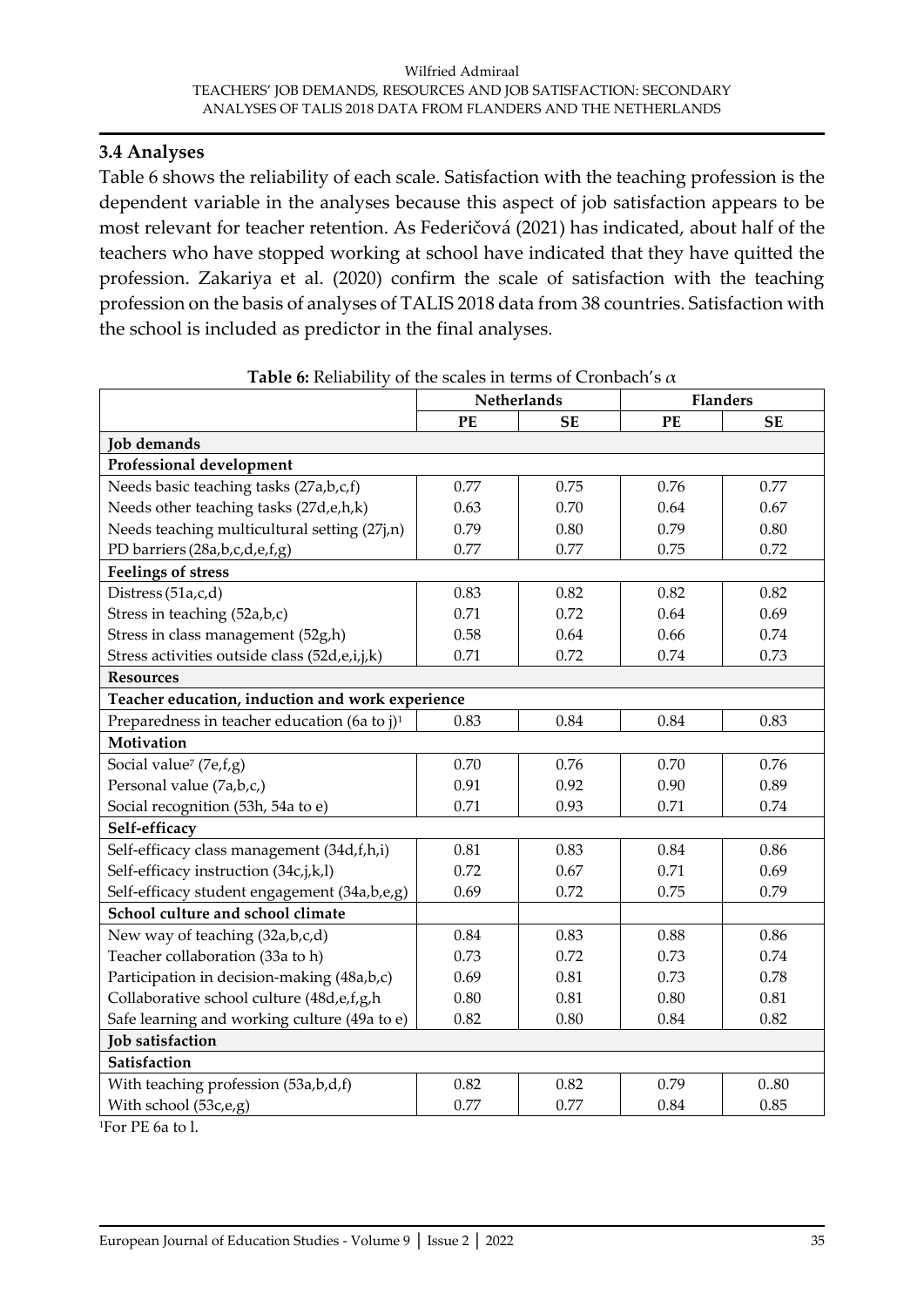To answer the research question, linear regression analyses are performed per sector and per country, using satisfaction with the teaching profession as a dependent variable and the background characteristics of the participants (model 1), job demands (model 2) and resources (model 3) as independent variables. In the analyses related to resources (model 3), separate regression analyses have been performed first on the professional development activities (22a to j), professional development facilitation (24 a to h) and Feedback (29a to f) to select potentially interesting variables for the follow-up analyses. Subsequently, the background characteristics, job demands and resources that show a significant relationship with satisfaction with the teaching profession in models 1, 2 and 3, respectively, were included in the final model. Only the final model per education sector and country is included in the results section.

Because the data has a nested structure (teachers within schools), variance in scores on satisfaction with teaching profession at the school and teacher level was checked. For all four datasets, little variance is explained by the schools where the teachers work (varying from less than 1% for the Netherlands SE to 3% for the Netherlands PE) and the variance at school level did not significantly deviate from 0. So, the regression analyses have been performed at the teacher level only.

#### **4. Results**

| <b>Table 7:</b> Results teachers PE and SE in the Netherlands |          |                             |               |           |          |                               |               |           |
|---------------------------------------------------------------|----------|-----------------------------|---------------|-----------|----------|-------------------------------|---------------|-----------|
|                                                               |          |                             | <b>PE</b>     |           |          |                               | <b>SE</b>     |           |
|                                                               | $h^*$    | t                           | p             | partial r | $b^*$    | t                             | p             | partial r |
| Background                                                    |          |                             |               |           |          |                               |               |           |
| Gender (1=female)                                             | 0.045    | 1.962                       | 0.05          | 0.053     | n.i.     |                               |               |           |
| <b>Job</b> demands                                            |          |                             |               |           |          |                               |               |           |
| Working hours in school                                       | 0.087    | 3.806                       | < 0.001       | 0.102     | n.i.     |                               |               |           |
| <b>Barriers PD</b>                                            | $-0.065$ | $-2.692$                    | 0.007         | $-0.072$  | $-0.093$ | $-4.057$                      | < 0.001       | $-0.101$  |
| <b>Distress</b>                                               | $-0.315$ | $-11.708$                   | < 0.001       | $-0.300$  | $-0.304$ | $-11.538$                     | < 0.001       | $-0.271$  |
| Stress in teaching                                            | $-0.078$ | $-3.021$                    | 0.003         | $-0.081$  | $-0.071$ | $-2.873$                      | 0.004         | $-0.070$  |
| Stress in class management                                    | $-0.075$ | $-2.942$                    | 0.003         | $-0.079$  | $-0.078$ | $-3.215$                      | 0.001         | $-0.078$  |
| Stress activities outside class                               | 0.015    | 0.547                       | 0.584         | 0.015     | 0.069    | 2.743                         | 0.006         | 0.067     |
| <b>Resources</b>                                              |          |                             |               |           |          |                               |               |           |
| Being prepared in teacher education                           | 0.096    | 4.200                       | < 0.001       | 0.112     | 0.038    | 1.798                         | 0.072         | 0.044     |
| PD-Professional literature (1=yes)                            | n.i.     |                             |               |           | 0.058    | 2.871                         | 0.004         | 0.070     |
| Social value                                                  | 0.105    | 4.648                       | < 0.001       | 0.124     | 0.149    | 7.028                         | < 0.001       | 0.169     |
| Personal value                                                | $-0.081$ | $-3.588$                    | < 0.001       | $-0.096$  | $-0.025$ | $-1.216$                      | 0.224         | $-0.030$  |
| Social recognition                                            | 0.168    | 6.998                       | < 0.001       | 0.184     | 0.149    | 6.542                         | < 0.001       | 0.158     |
| Teaching first choice (1=yes)                                 | 0.085    | 3.815                       | < 0.001       | 0.102     | 0.010    | 4.883                         | < 0.001       | 0.118     |
| Self-efficacy class management                                | 0.001    | 0.052                       | 0.959         | 0001      | $-0.009$ | $-0.346$                      | 0.729         | $-0.001$  |
| Self-efficacy student engagement                              | n.i.     |                             |               |           | 0.031    | 1.261                         | 0.208         | 0.031     |
| Collaborative culture in school                               | 0.012    | 0.479                       | 0.632         | 0.013     | $-0.004$ | $-0.151$                      | 0.880         | $-0.004$  |
| Safe learning and working climate                             | 0.135    | 5.204                       | < 0.001       | 0.138     | 0.139    | 6.119                         | < 0.001       | 0.148     |
|                                                               |          | F(15,1390)=47.134; p<0.001; |               |           |          | $F(15,1681)=52.747; p<0.001;$ |               |           |
|                                                               |          |                             | $R^2 = 0.330$ |           |          |                               | $R^2 = 0.314$ |           |

#### **4.1 Primary and secondary education teachers in the Netherlands**

 $b^*$  = standardized regression coefficient;  $t$  =  $t$ -value;  $p$  = significance; partial  $r$  = partial correlation; n.i. = not included in the final analyses.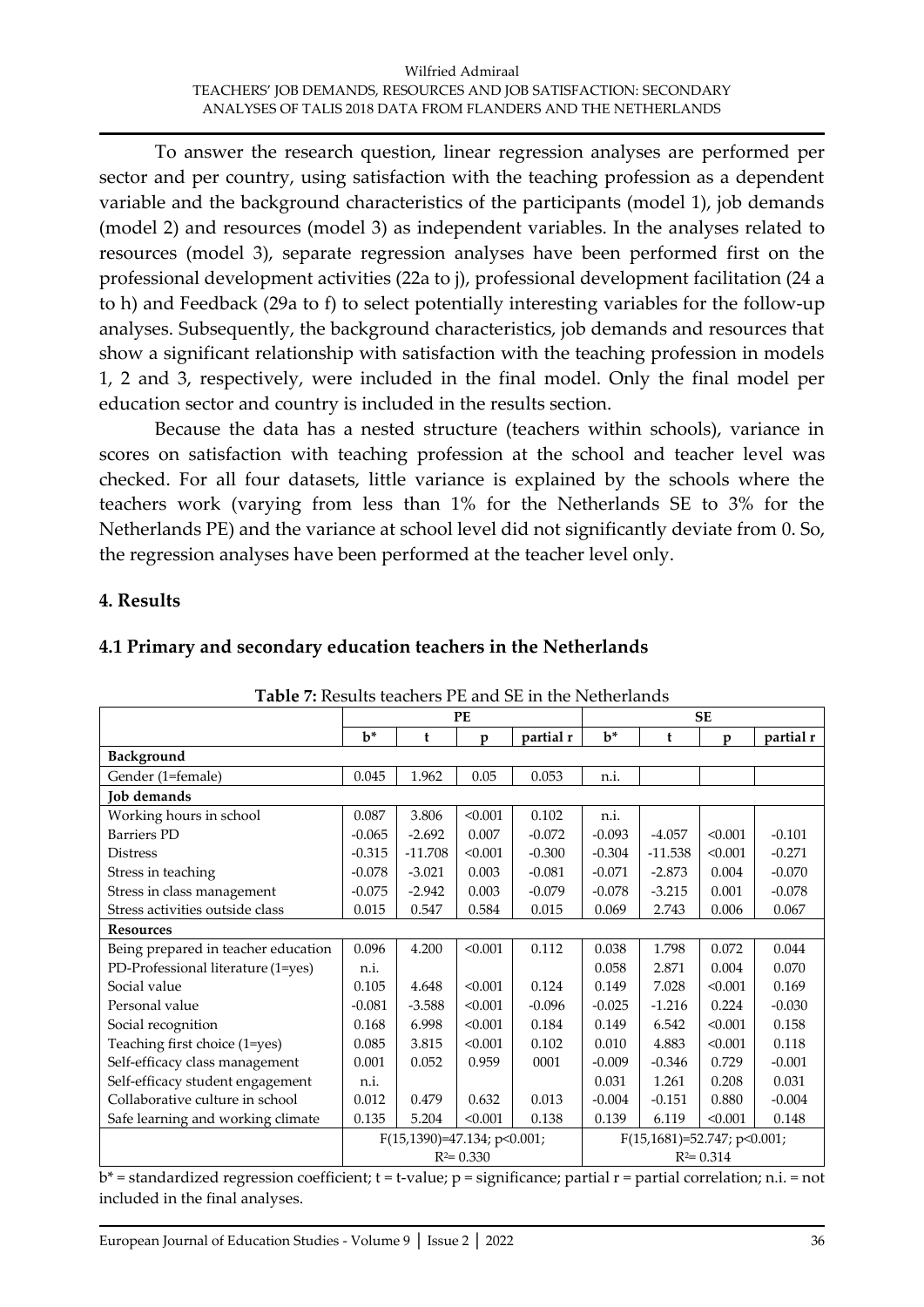Table 7 shows the results of the final regression analyses for primary and secondary school teachers in the Netherlands. For both sectors, more than 30% of the variance in job satisfaction scores is explained by teachers' job demands and resources (33% for PE and 31% for SE).

The results of the final regression analyses are similar for primary and secondary teachers. For both groups, distress (PE: B=-0.276, se=0.024; SE: B=-0.262, se=0.023), stressful situations in teaching (PE: B=-0.069, se= 0.023; SE: B =-0.056, se=0.019) and in classroom management (PE: B=-0.070, se=0.024; SE: B=-0.071, se=0.022) and perceived barriers to professional development (PE: B=0.079, se=0.029; SE: B=-0.106, se=0.026) are negatively related to their satisfaction with the teaching profession. In addition, for both groups of teachers, the perceived social value of the teaching profession (PE: B=0.099; se=0.021; SE: B=0.122, se=0.017), social recognition of the teaching profession (PE: B=0.225, se=0.032; SE: B=0.196, se=0.030) and teaching as the first career choice (PE: B=0.109, se=0.029; SE: B=0.118, se=0.024) were positively associated with satisfaction with the teaching profession. Finally, a safe learning and working climate in school (PE: B=0.200, s.e.=0.038; SE: B=0.205, s.e.=0.033) is positively related to satisfaction with the teaching profession. Remarkably for both groups of teachers, self-efficacy in class management and collaborative school culture no longer forms a significant relationship with job satisfaction after inclusion of job demands in the final model. This also applies to the negative relationship of personal value and the positive relationship of self-efficacy in student engagement for secondary education teachers.

Differences between teachers in PE and SE concern the variables stressful situations outside class, reading professional literature, gender, number of hours worked in school, personal value and degree of being prepared for the profession, of which the last four show a significant association with job satisfaction among teachers PE. In PE, women are more satisfied with the teaching profession than men (B=0.074, se=0.038), the number of hours teachers work in school is positively related to job satisfaction (B=0.004, se=0.001) and perceived personal value of the teaching profession (such as a permanent job and income) negatively relates to job satisfaction (B=-0.058; se=0.016). For PE teachers, the extent to which teachers are prepared for their profession is positively related to satisfaction with the teaching profession (B=0.128, s.e.=0.030). For the latter result, we see a trend among SE teachers (B=0.044, s.e.=0.025). Finally, SE teachers who read professional literature as a professional development activity are more satisfied with the teaching profession than teachers who do not (B=0.104, se=0.036), and, remarkably, SE teachers' sense of stressful situations outside class has a positive relationship with job satisfaction (B=0.068, se=0.025).

For both educational sectors, adding satisfaction with school as a predictor increases the total proportion of variance explained in job satisfaction scores, to 0.362 (PE) and 0.354 (SE), respectively. For both sectors, satisfaction with school shows a significant and strong positive relationship with job satisfaction (PE: B= 0.227; s.e.= 0.031; r<sub>partial</sub>= 0.193; SE: B= 0.250; s.e.= 0.027; rpartial= 0.224). For both sectors, this addition also means that perceived barriers to professional development have no significant relationship with job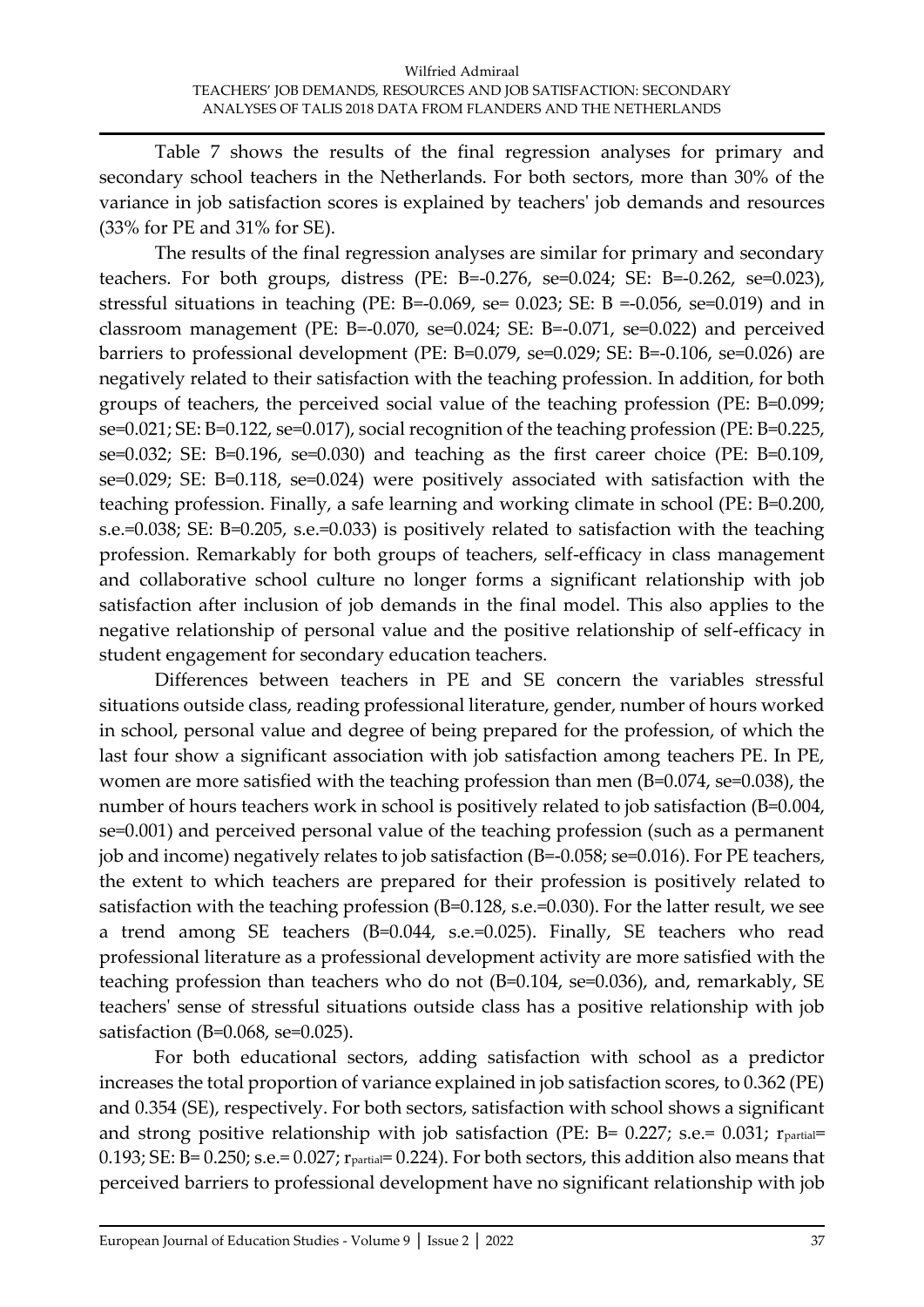satisfaction (PE) or shows a clearly less strong relationship (SE) in the final model. Also, a safe learning and working climate has a significantly less strong relationship with job satisfaction ( $r_{\text{partial}}$  PE= 0.091 and  $r_{\text{partial}}$  SE= 0.087) in the model with school satisfaction added.

In sum, feelings of distress (as part of job demands), social value, social recognition, and a safe learning and working climate (as part of teachers' resources) and satisfaction with school are important elements of satisfaction with the teaching profession of primary and secondary school teachers. For primary school teachers, this also applies to the extent to which they feel prepared for their professional practice.

### **4.2 Primary and secondary education teachers in Flanders**

Table 8 shows the results of the final regression analyses for teachers from PE and SE in Flanders. Teachers' job demands and resources explain about 35% of the variance in job satisfaction scores (36% for PE and 34% for SE).

|                                   |          |                             | PE            |           | <b>SE</b> |                              |               |           |
|-----------------------------------|----------|-----------------------------|---------------|-----------|-----------|------------------------------|---------------|-----------|
|                                   | $b^*$    | t                           | $\mathbf{p}$  | partial r | $b^*$     | $\mathbf t$                  | $\mathbf{p}$  | partial r |
| Background                        |          |                             |               |           |           |                              |               |           |
| Employment (1=tenured)            | 0.008    | 0.404                       | 0.686         | 0.008     | $-0.028$  | $-1.705$                     | 0.088         | $-0.032$  |
| Employment status (1=full-time)   | 0.011    | 0.625                       | 0.532         | 0.013     | n.i.      |                              |               |           |
| <b>Job</b> demands                |          |                             |               |           |           |                              |               |           |
| Working hours in school           | n.i.     |                             |               |           | 0.066     | 4.044                        | < 0.001       | 0.076     |
| Working hours teaching            | 0.073    | 3.990                       | < 0.001       | 0.083     | n.i.      |                              |               |           |
| <b>Barriers PD</b>                | $-0.052$ | $-2.894$                    | 0.004         | $-0.060$  | $-0.027$  | $-1.656$                     | 0.098         | $-0.031$  |
| <b>Distress</b>                   | $-0.333$ | $-15.449$                   | < 0.001       | $-0.307$  | $-0.354$  | $-17.820$                    | < 0.001       | $-0.319$  |
| Stress in teaching                | $-0.074$ | $-3.641$                    | < 0.001       | $-0.076$  | $-0.059$  | $-3.161$                     | 0.002         | $-0.060$  |
| Stress in class management        | $-0.031$ | $-1.596$                    | 0.111         | $-0.033$  | $-0.076$  | $-4.385$                     | < 0.001       | $-0.082$  |
| Stress activities outside class   | $-0.058$ | $-2.528$                    | 0.012         | $-0.053$  | $-0.015$  | $-0.767$                     | 0.443         | $-0.014$  |
| <b>Resources</b>                  |          |                             |               |           |           |                              |               |           |
| Being prepared in teacher         | 0.034    | 1.919                       | 0.055         | 0.040     | n.i.      |                              |               |           |
| education                         |          |                             |               |           |           |                              |               |           |
| Informal induction programme      | 0.035    | 2.036                       | 0.042         | 0.042     | n.i.      |                              |               |           |
| $(1 = yes)$                       |          |                             |               |           |           |                              |               |           |
| Teaching experience in years      | $-0.028$ | $-1.376$                    | 0.169         | $-0.029$  | n.i.      |                              |               |           |
| PD-Influence on teaching (1=yes)  | 0.069    | 4.050                       | < 0.001       | 0.084     | 0.058     | 3.647                        | < 0.001       | 0.069     |
| Social value                      | 0.108    | 6.331                       | < 0.001       | 0.131     | 0.131     | 8.365                        | < 0.001       | 0.156     |
| Personal value                    | $-0.058$ | $-3.367$                    | 0.001         | $-0.070$  | $-0.020$  | $-1.292$                     | 0.197         | $-0.024$  |
| Social recognition                | 0.151    | 8.098                       | < 0.001       | 0.167     | 0.157     | 8.873                        | < 0.001       | 0.165     |
| Teaching first choice (1=yes)     | 0.080    | 4.695                       | < 0.001       | 0.097     | 0.090     | 5.780                        | < 0.001       | 0.108     |
| Self-efficacy class management    | 0.043    | 2.408                       | 0.016         | 0.050     | n.i.      |                              |               |           |
| Collaborative culture             | n.i.     |                             |               |           | 0.021     | 1.142                        | 0.253         | 0.022     |
| Safe learning and working climate | 0.074    | 4.283                       | < 0.001       | 0.089     | 0.092     | 5.383                        | < 0.001       | 0.101     |
|                                   |          | F(18,2299)=71.761; p<0.001; |               |           |           | F(14,2812)=104.937; p<0.001; |               |           |
|                                   |          |                             | $R^2 = 0.355$ |           |           |                              | $R^2 = 0.340$ |           |

**Table 8:** Results teachers PE and SE in Flanders

 $b^*$  = standardized regression coefficient;  $t = t$ -value;  $p =$  significance; partial  $r =$  partial correlation; n.i. = not included in the final analyses.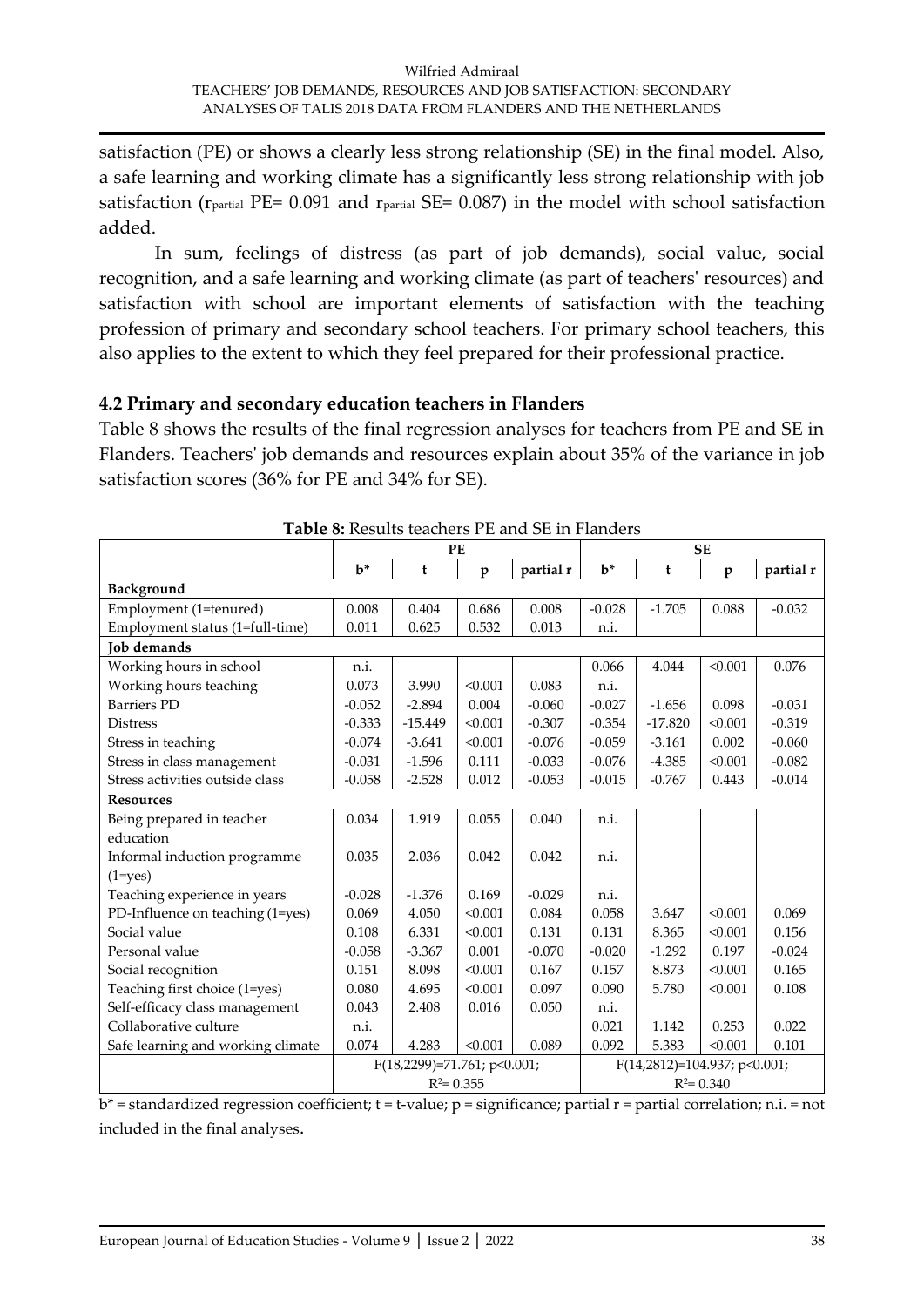As with the data for the Netherlands, there is a lot of overlap in the results for teachers in PE and SE. In the case of teachers in Flanders, this mainly concerns aspects of feelings of stress (job demands) and motivation for the teaching profession (resources). With regard to job demands, feelings of distress appear to be negatively related to satisfaction with the teaching profession (PE: B=-0.270, s.e.=0.017; SE: B=-0.283, s.e.=0.016). This also applies to stressful situations in teaching (PE: B=-0.068, s.e.=0.019; SE: B=-0.052, s.e.= 0.016). With regard to teachers' resources, it appears that the social value of the profession (PE: B=0.136, se=0.021; SE: B=0.137, se=0.016), social recognition of the teaching profession (PE: B= 0.217, se=0.027; SE: B=0.205, se=0.023) and teaching as the first career choice (PE: B=0.123, se=0.026; SE: B=0.123, se=0.021), are all positively related to job satisfaction of both primary and secondary school teachers. In addition, the perceived influence of professional development on teaching practice (PE: B=0.114, se=0.028; SE: B=0.082, se=0.023) and a safe learning and working climate in school (PE: B=0.106, se =0.025; SE: B=0.138, se=0.026) are also positively related to satisfaction with the teaching profession. Remarkably, self-efficacy in class management (for both PE and SE) and collaborative culture in school (for SE only), just as in the Dutch data, no longer show a significant relationship with job satisfaction after inclusion of job demands in the final model. This also applies to the negative relationships of personal value (SE) and stress in class management (PE) after inclusion of either job demands or resources in the final model.

In addition, primary and secondary school teachers in Flanders also differ. Remarkably, the number of hours that primary school teachers spend on education (B=0.006, se=0.002) and the number of hours that secondary education teachers work in school (B=0.003, se=0.001), are positively related to teachers' job satisfaction. With regard to job demands, the data on primary school teachers show a negative association between barriers to professional development and job satisfaction (B=-0.062, se=0.022), which is only a trend for secondary teachers (B=-0.033, se=0.020). In addition to the negative associations with distress and stress in teaching, primary teachers also show a negative relationship of stress from activities outside class with job satisfaction (B=-0.054, se=0.021) and secondary teachers of stress in classroom management (B=- 0.056, sec=0.013). With regard to primary school teachers' resources, attending an informal induction programme (B=0.049; se=0.024) and self-efficacy in class management (B=0.055, se=0.023) have a positive relationship with job satisfaction, while personal value of the teaching profession shows a significant negative relationship with job satisfaction (B=-0.043, se=0.013).

For both sectors, adding satisfaction with school as a predictor increases the total proportion of variance explained in job satisfaction scores, to 0.391 (PE) and 0.394 (SE), respectively. For both sectors, satisfaction with school shows a significant and strong relationship with job satisfaction (PE: B=0.216; s.e.=0.020;  $r_{\text{partial}}$ =0.220; SE: B=0.268; s.e.=0.017; rpartial=0.278). Also, for both sectors, this addition means that perceived barriers to professional development no longer show a significant relationship with job satisfaction and that a safe learning and working climate does not show a significant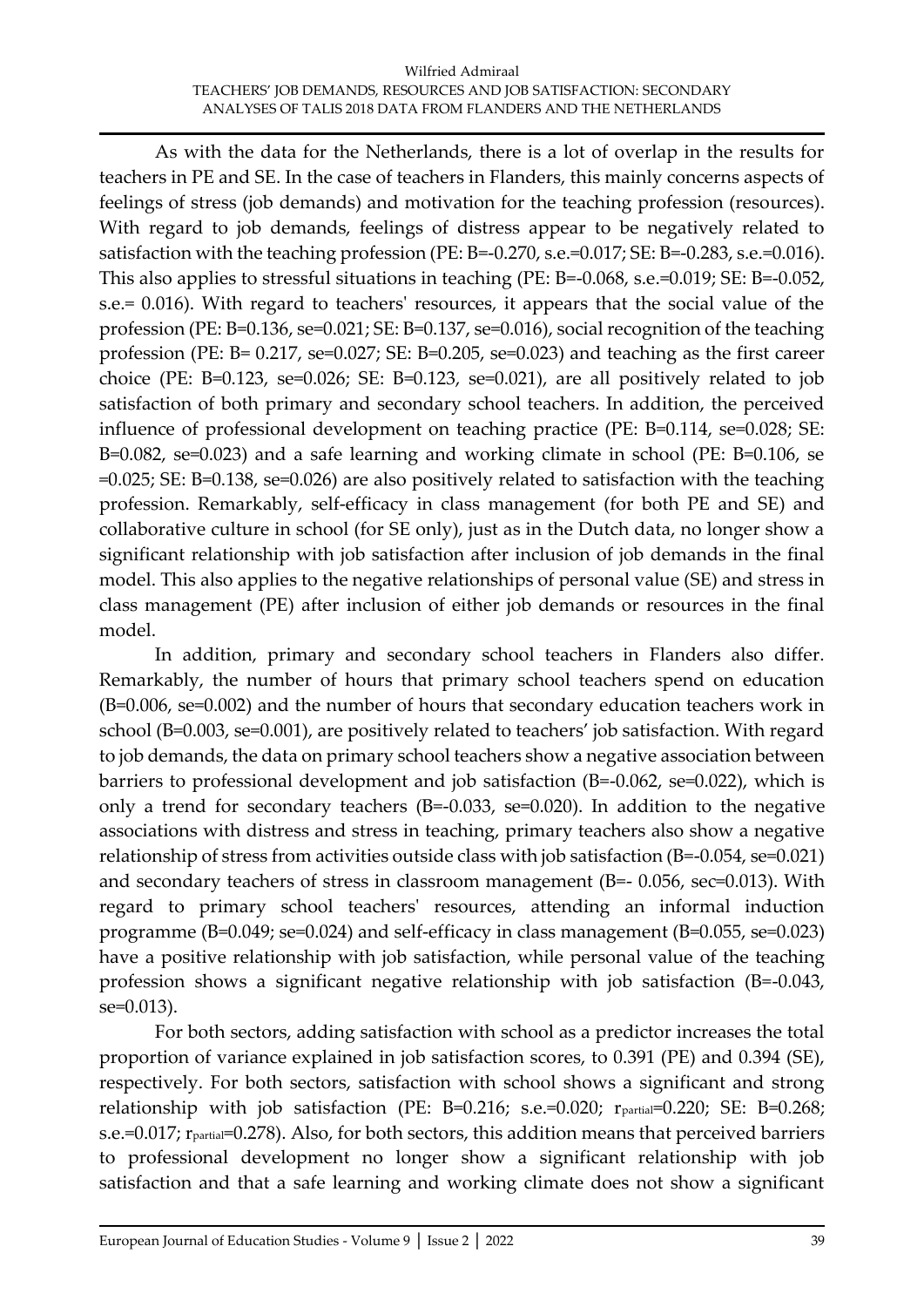relationship (PE) or a clearly less strong relationship with job satisfaction ( $r_{\text{partial}}$  SE = 0.042). The addition of satisfaction with school therefore has similar consequences for the results from the Flemish data as for the Dutch data.

As with teachers in the Netherlands, feelings of distress (as part of job demands), social value and social recognition of the teaching profession (as part of teachers' resources) and satisfaction with school are important elements of satisfaction with the teaching profession. of primary and secondary school teachers. A safe learning and working climate is also an important resource, but less strongly present than among teachers in the Netherlands.

### **5. Discussion and conclusion**

The re-analysis of the data from TALIS 2018 of primary and secondary school teachers from the Netherlands and Flanders show that differences in teachers' satisfaction with the teaching profession are almost entirely caused by individual differences between teachers; the school where teachers work hardly explains these differences. Liu et al. (2020, in TALIS 2018 data China), Wang et al. (2020 in TALIS 2013 data USA) and Lopes & Olivera (2020, in TALIS 2013 data Portugal) found significant differences between schools, but did not distinguish between the two types of satisfaction (with the profession and with the school). In the present study, however, the satisfaction experienced by the teachers with the school where they work is an important explanation for differences in satisfaction with the teaching profession. The Job Demands-Resources model of Demerouti et al. (2001) was used to map out differences between teachers in their perceived job satisfaction. The main findings in terms of job demands and resources are summarized and discussed below.

### **5.1 Teachers' job demands and their job satisfaction**

Feelings of distress and stressful situations in teaching and in class management emerge as important explanations for differences in teachers' job satisfaction, both in primary and secondary education and in both the Netherlands and Flanders. This is in line with the many studies already mentioned in the introduction of this article on a negative association between teachers' feelings of burnout, student misbehavior and low student motivation, on the one hand, and teachers' job satisfaction, on the other. Remarkably, studies specifically on TALIS data generally focus on teachers' resources of teachers as an explanation for their job satisfaction and hardly or not at all on their job demands. Toropova et al. (2021) do examine school conditions in their analyzes of TIMSS 2015 data from Sweden and conclude that student misbehavior (in the current study stress in class management) and work pressure (in the current study stress in teaching) of teachers are negatively related to job satisfaction.

Another variable that shows a negative relationship with teachers' job satisfaction in the four data sets is the perceived barriers to professional development. This ties in with other studies into the importance of professional development and the choices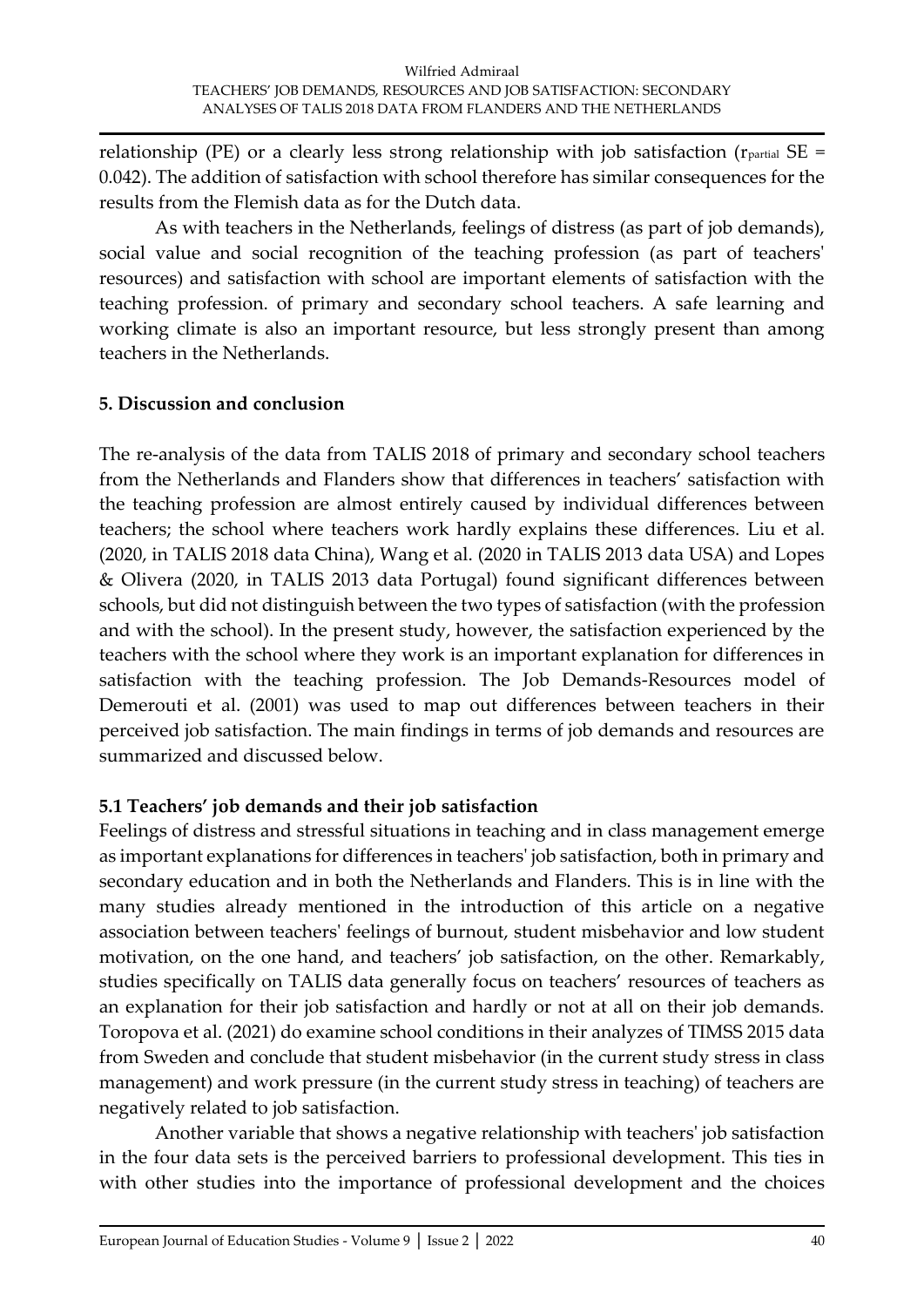teachers have in it for teachers' job satisfaction (see e.g. Authors, 2016; Meirink & Van der Want, 2018). Which professional development teachers think they need does not seem to matter for their job satisfaction: none of the items showed a significant relationship with job satisfaction. Incidentally, the negative relationship of perceived barriers to professional development with job satisfaction disappears when school satisfaction is added to the model. Evidently, professional development opportunities for teachers are an important aspect of satisfaction with the school where they work.

### **5.2 Teachers' resources and their job satisfaction**

Aspects of motivation for the profession are an important explanation for differences in teachers' job satisfaction in all four databases. In particular, the social recognition of the profession, the social value and teaching as a first career choice are strongly related to their job satisfaction. This importance of teacher motivation for their job satisfaction is also found in the other TALIS data (see e.g. Liu et al., 2020 for TALIS-2018 China), but also in other studies on teacher job satisfaction (Skaalvik & Skaalvik, 2018; Van Droogenbroeck & Spruyt, 2016).

A safe learning and working climate for teachers, in which teachers and students show mutual respect, also shows a strong relationship with teachers' job satisfaction, while other aspects of school culture and climate are of little or no importance. The importance of a safe learning and working environment is also found in other analyses of TALIS data, although authors have only selected a few items and (thus) indicated other labels such as mutual respect (Wang et al, 2020, TALIS 2013) or positive teacher-student relations (Liu et al., 2020 TALIS 2018; Lopes & Oliveira, 2020, TALIS 2013). These other TALIS analyses also found (weak, but significant) associations between teachers' job satisfaction and participation in decision making, teacher collaboration and collaborative culture in school. The latter resource also shows a positive relationship with job satisfaction in the present study, but disappears from the final model when the job demands are added. This fact emphasizes the importance of including both job demands and resources in one model. As mentioned earlier, these researchers use one measure for job satisfaction that includes both satisfaction with the profession and satisfaction with the school where a teacher works.

Professional development also plays a role as a resource in explaining differences in job satisfaction. The perceived influence of professional development on teaching practice is strongly related, while the professional development activities teachers have undertaken do not show a significant association with job satisfaction in any of the datasets. An exception is the reading of professional literature, which shows a trend in a positive relationship with job satisfaction among secondary education teachers in the Netherlands. Furthermore, the perceived degree of preparation in teacher education shows a significant and positive association with job satisfaction in three of the four datasets.

Remarkably in the current research, teachers' self-efficacy in the final models is not related to the job satisfaction of teachers, while in other TALIS analyses as well as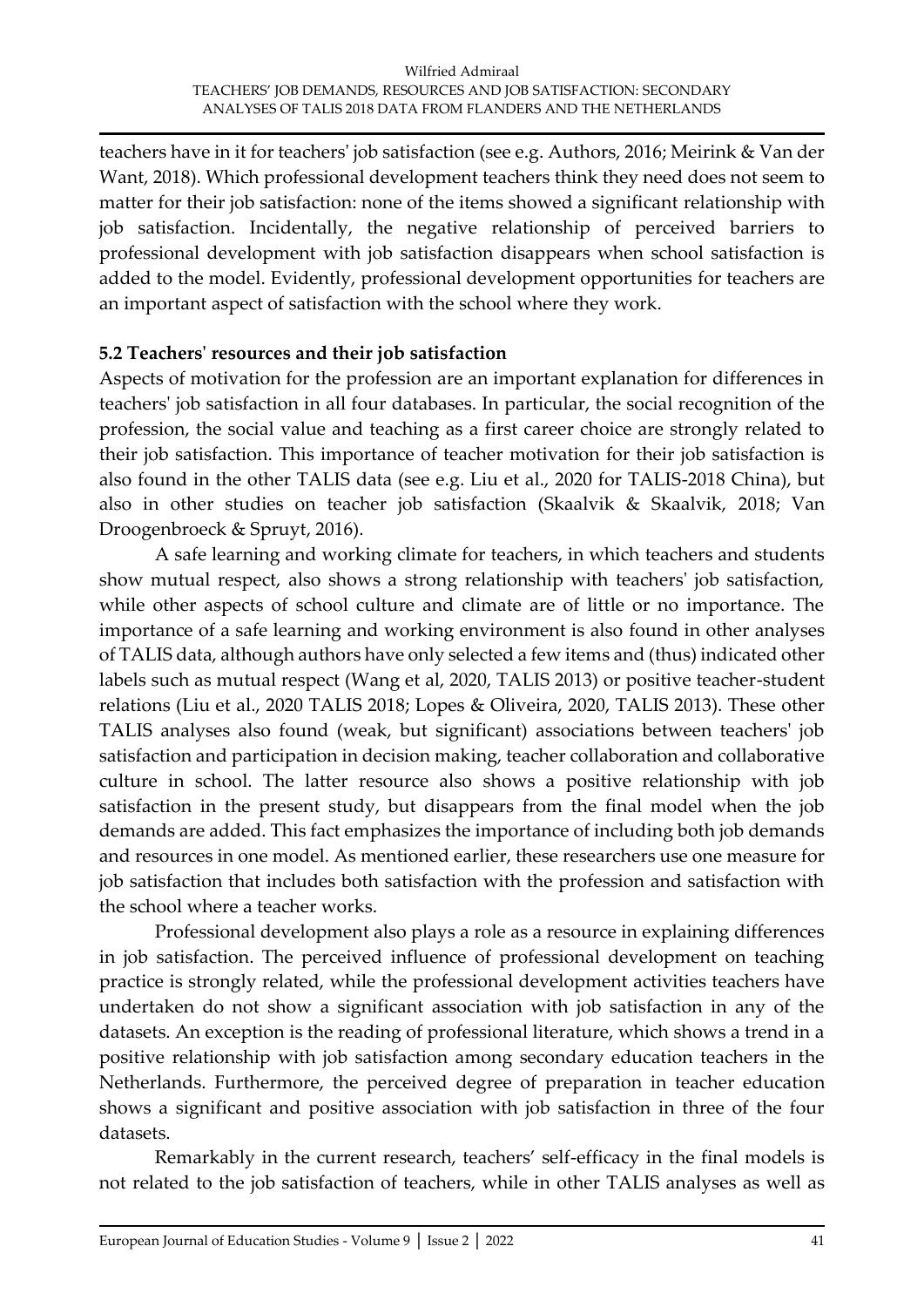other research a relationship is found between self-efficacy and teachers' job satisfaction. Toropova et al. (2021) also found a strong correlation between self-efficacy in instructional behavior and teacher job satisfaction. An explanation for this may be that the present study includes both resources (including self-efficacy) and job demands. Selfefficacy was significantly related to job satisfaction in the models with resources only, but no longer after inclusion of job demands in the final model. In their analyses of the TALIS 2018 data Croatia, Burić and Kim (2021) also report low correlations between the three forms of self-efficacy, on the one hand, and job and school satisfaction, on the other.

### **5.3 Limitations and suggestions for future research**

A first limitation is a possible bias caused by the fact that teachers who have already left the teaching profession were not included in the sample. This is inherent of distributing the questionnaire via schools. The results concern the perceptions of teachers who were (still or again) teachers at the time of the survey. A questionnaire that is administered more broadly, such as the SHARE in Federičová (2021), can solve this problem.

A second limitation relates to the JD-R model that is used in the present study to examine information that can explain teachers' job satisfaction. Yet, the information from TALIS 2018 has not been collected from the perspective of this JD-R model and therefore information has been retrospectively classified into either job demands or resources. A data collection focused more on the JD-R model would clarify whether the demands of teaching and the resources a teacher has to deal with those demands are actually experienced as such. In addition, the critical comments that Schaufeli and Taris (2013) have placed on the model should be taken to heart. One of the suggestions has already been followed in this study, i.e. to include not only work environment support, but also personal assets as resources. Another suggestion is to explore personal resources as a mediator or moderator of the relationship between job demands and the support provided by the (work) environment, on the one hand, and job satisfaction, on the other. A third suggestion of these authors is that the distinction between job demands and resources should not only consist of negative perceived demands and positively experienced resources, but also include job demands that can be experienced as positive or challenging (e.g., teacher responsibilities and relationship between different tasks of the teaching profession). Finally, the authors indicate that job demands and resources can mutually influence each other. For example, stress in teaching can lower motivation for teaching, and teachers' low intrinsic motivation for teaching can evoke feelings of stress.

### **5.4 Implications**

The results regarding the negative relationship of feelings of distress and stress with teachers' job satisfaction imply that working on optimal conditions in school and the profession as a teacher probably pays off. This is underlined by the positive relationship between satisfaction with the school where teachers work and their job satisfaction. To keep teachers in the profession, the experiences of distress and stress should be reduced, e.g. by lowering the workload, providing more support in performing the teacher's tasks,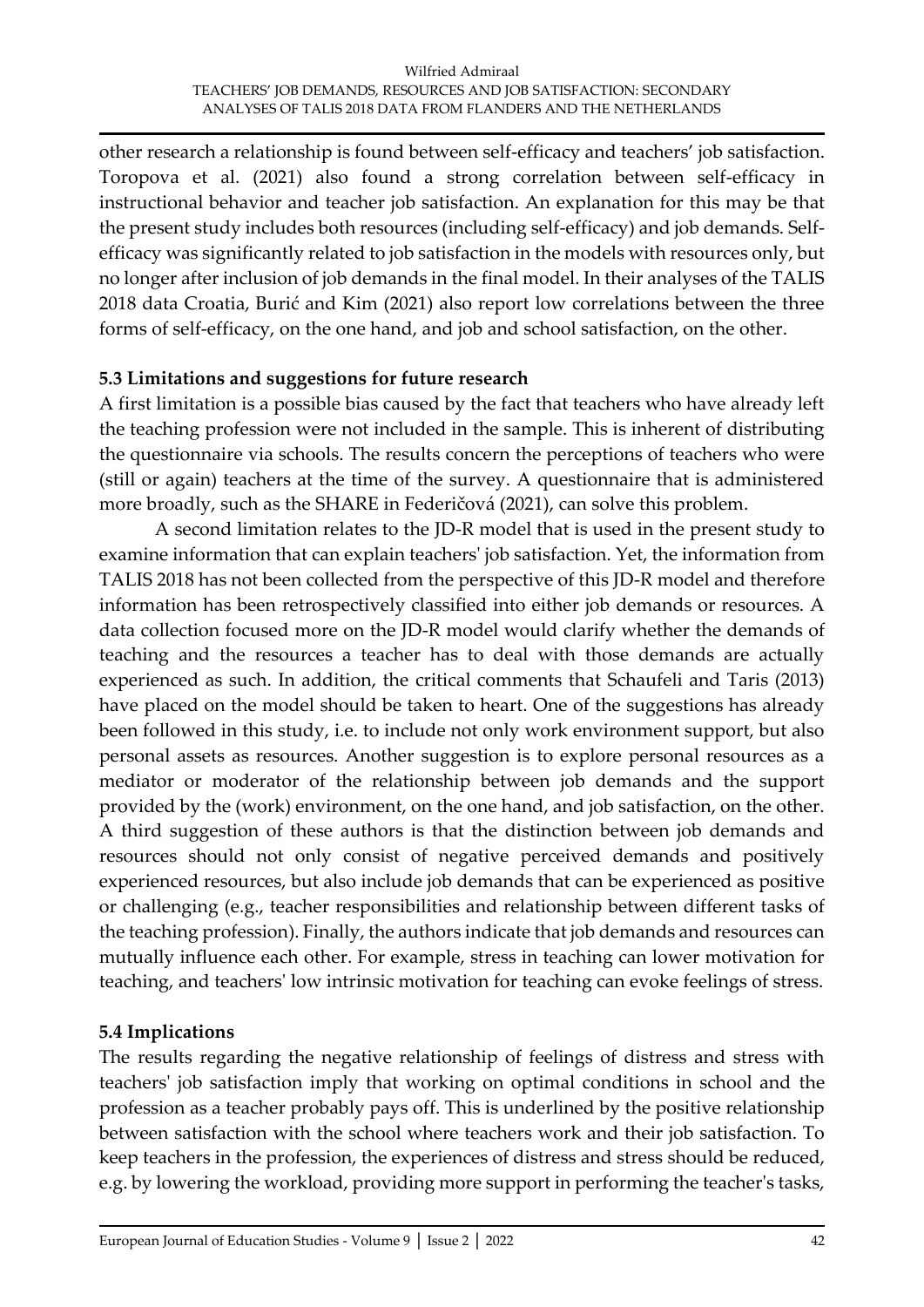giving more autonomy in following professional development activities and more appeal on the social value motivation of teachers to contribute to the development of students. A fixed income or a permanent job is still high on the wish list of educational policy advisors, but this research shows that this form of 'personal' value, in contrast to social value, is hardly related to teachers' job satisfaction.

Another aspect that is high on the agenda of education policy advisors is the development of hybrid careers: teachers would see teaching too much as a trap you cannot escape of and should have more career options than the teaching profession. However, the strong relationship between social recognition of the teaching profession, social value of teachers to contribute to the development of students and teaching as the first career choice with their job satisfaction suggests that the possibility of a hybrid career may attract more aspiring teachers to the profession, but that the question remains whether these teachers will be retained for the teaching profession in the long run. In particular, the result that teachers who had the teaching profession as their first choice have a higher job satisfaction (and thus a greater chance of continuing to practice teaching) may be important for addressing new target groups for teacher education and the teaching profession.

#### **Conflict of Interest Statement**

The author declares no conflicts of interests.

#### **About the Author**

Wilfried Admiraal (ORCID: 0000-0002-1627-3420) is full professor Education and Technology at the Centre for the Study of Professions of Oslo Metropolitan University, Norway. His research interest combines the domains of Education, Social Psychology and Technology.

### **References**

- Admiraal, W., Kruiter, J., Lockhorst, D., Schenke, W., Sligte, H., Smit, W., Tigelaar, D., & Wit, W. de. (2016). Affordances of teacher professional learning in secondary schools. *[Studies in Continuing Education, 38](http://www.tandfonline.com/toc/csce20/38/3)*, 281-298.
- Admiraal, W., Schenke, W., Jong, L. de, Emmelot, Y., & Sligte, H. (2021). Schools as professional learning communities: What can schools do to support professional development of their teachers? *Professional Development in Education, 47*, 684-698.
- Bakker, A. B. & Demerouti, E. (2007). The job demands-resources model: State of the art. *Journal of Managerial Psychology, 22*, 309-328.
- Betoret, F. D. (2009). Self-efficacy, school resources, job stressors and burnout among Spanish primary and secondary school teachers: A structural equation approach. *Educational Psychology, 29,* 45–68.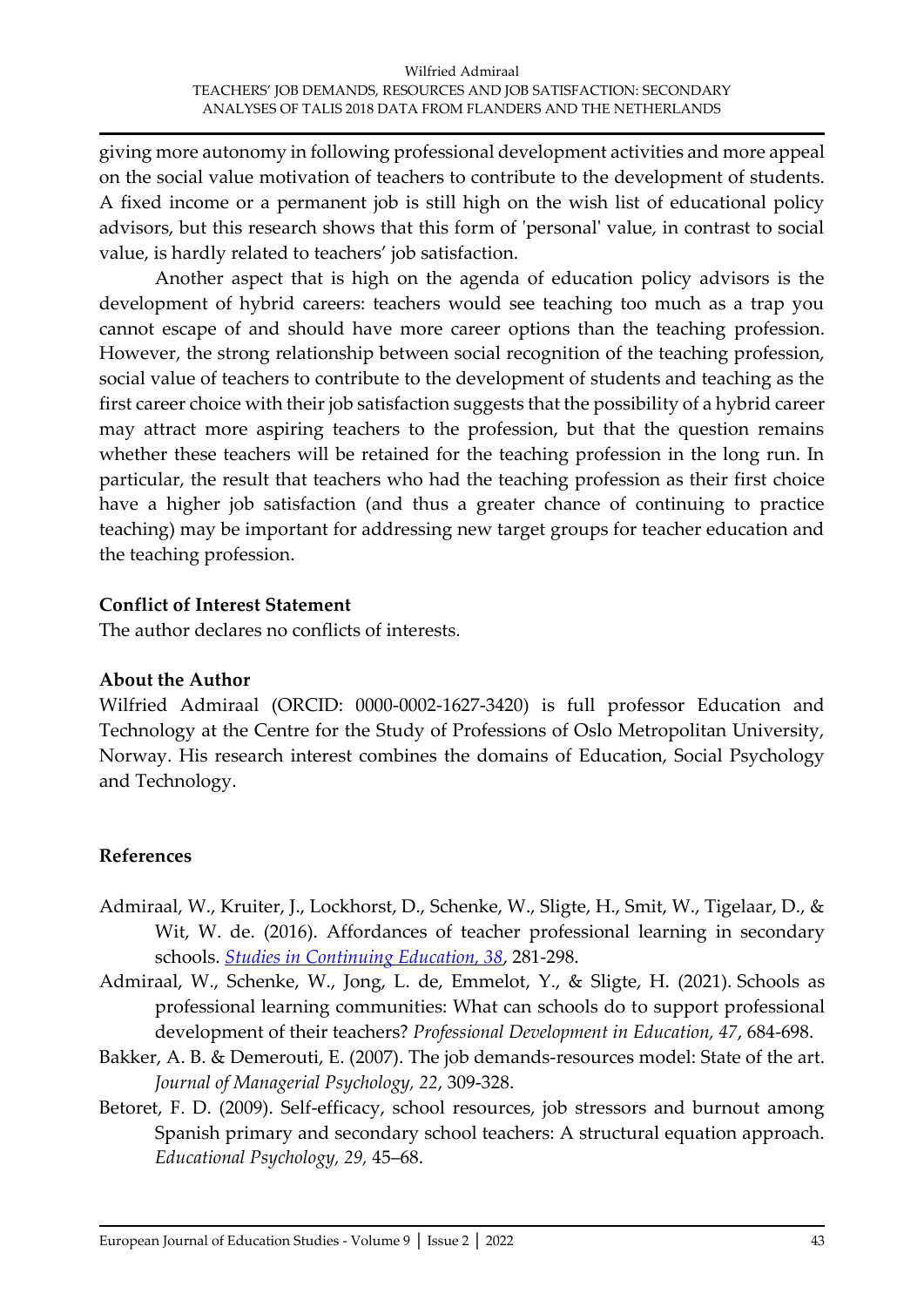- Burić, I., & Kim, L. E. (2021). Job satisfaction predicts teacher self-efficacy and the association is invariant: Examinations using TALIS 2018 data and longitudinal Croatian data. *Teaching and Teacher Education, 105*, 103406.
- Collie, R. J., & Martin, A. J. (2017). Teachers' sense of adaptability: Examining links with perceived autonomy support, teachers' psychological functioning, and students' numeracy achievement. *Teaching and Teacher Education, 55,* 29–39.
- Collie, R. J., Shapka, J. D., & Perry, N. E. (2012). School climate and social-emotional learning: Predicting teacher stress, job satisfaction, and teaching efficacy. *Journal of Educational Psychology, 104,* 1189–1204
- Demerouti, E., Bakker, A. B., Nachreiner, F. & Schaufeli, W. B. (2001). The job demandsresources model of burnout. *Journal of Applied Psychology, 86*, 499-512.
- Dupriez, V., Delvaux, B., & Lothaire, S. (2016). Teacher shortage and attrition: Why do they leave? *British Educational Research Journal, 42*, 21-39.
- Federičová, M. (2021). Teacher turnover: What can we learn from Europe? *European Journal of Education*, 56*(1),* 102-116.
- Fernet, C., Austin, S., Trépanier, S.-G., & Dussault, M. (2013). How do job characteristics contribute to burnout? Exploring the distinct mediating roles of perceived autonomy, competence, and relatedness. *European Journal of Work and Organizational Psychology, 22,* 123–137.
- Fernet, C., Guay, F., Senécal, C., & Austin, S. (2012). Predicting intraindividual changes in teacher burnout: The role of perceived school environment and motivational factors. *Teaching and Teacher Education, 28,* 514–525.
- Goldhaber, D., Gross, B., & Player, D. (2011). Teacher career paths, teacher quality, and persistence in the classroom: Are public schools keeping their best? *Journal of Policy Analysis and Management*, *30*(1), 57–87.
- Hakanen, J. J., Bakker, A. B., & Schaufeli, W. B. (2006). Burnout and work engagement among teachers. *Journal of School Psychology, 43,* 495–513.
- Jerrim, J., & Sims, S. (2019). *The Teaching and Learning International Survey (TALIS) 2018. Research report.* Londen: UCL.
- Klassen, R., & Chiu, M. M. (2010). Effects on teachers' self-efficacy and job satisfaction: Teacher gender, years of experience, and job stress. *Journal of Educational Psychology, 102,* 741–756.
- Kokkinos, C. M. (2007). Job stressors, personality and burnout in primary school teachers. *British Journal of Educational Psychology, 77,* 229–243.
- Liu, S., Keeley, J. W., & Sui, Y. (online first, 2020): Multi-level analysis of factors influencing teacher job satisfaction in China: evidence from the TALIS 2018. *Educational Studies*. DOI: 10.1080/03055698.2020.1837615
- Lopes, J., & Oliveira, C. (2020), Teacher and school determinants of teacher job satisfaction: a multilevel analysis. *School Effectiveness and School Improvement, 31*, 641-659.
- Meirink, J., & Want, A. van der. (2018). De ervaren professionele ruimte van beginnende leraren in de context van een traineeship [Beginning teachers' development in a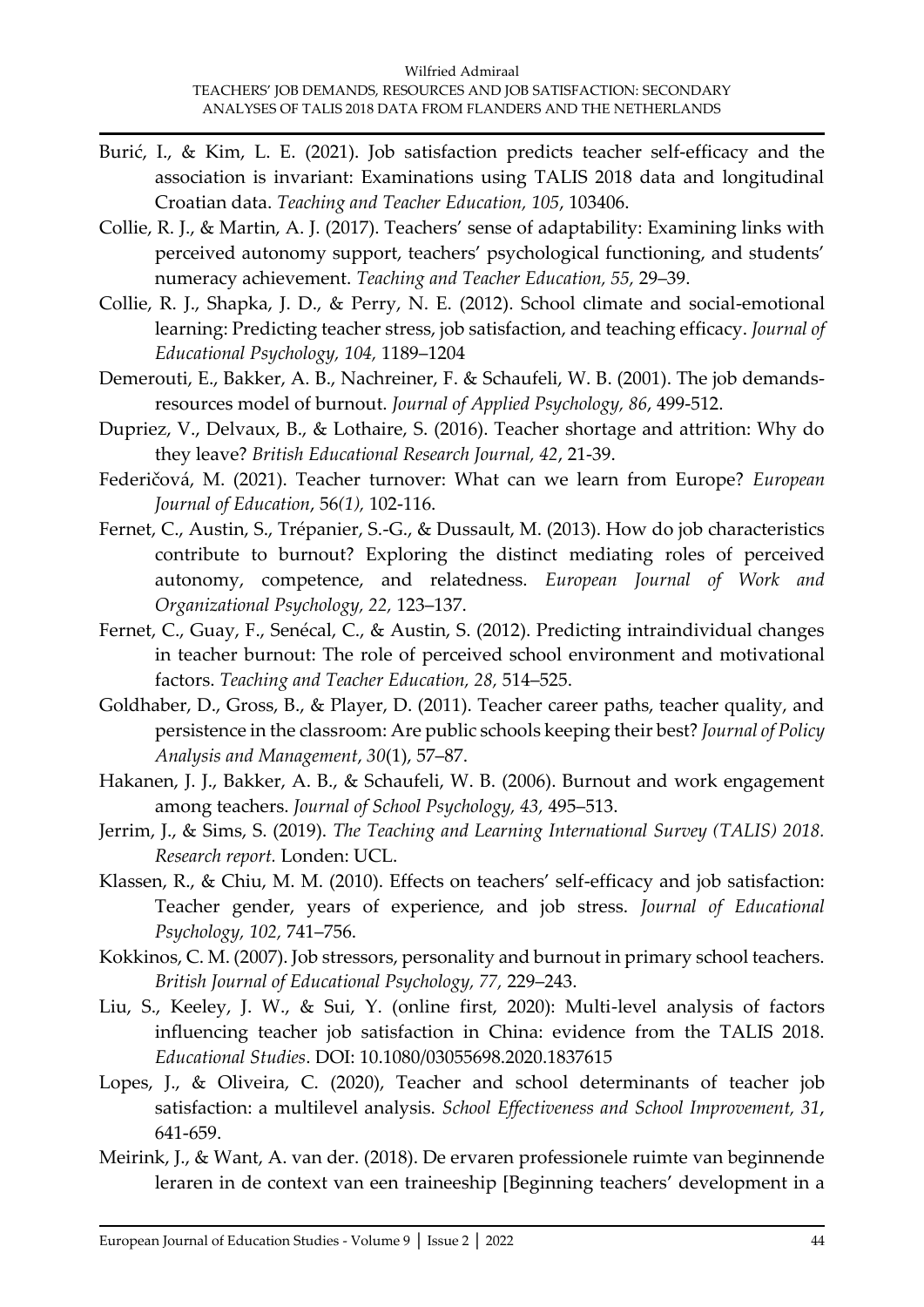context of a traineeship: The dynamic of receiving and creating professional space]. *Pedagogische Studiën, 95*, 153-168.

- Murnane, R. J., & Steele, J. L. (2007). What is the problem? The challenge of providing effective teachers for all children. *The Future of Children*, *17*(1), 15–43.
- OECD. (2019). TALIS 2018 Technical Report. Parijs: OECD Publishing. Retrieved on 24 July 2021 from [https://www.oecd.org/education/talis/talis-2018-data.htm.](https://www.oecd.org/education/talis/talis-2018-data.htm)
- OECD. (2020). *Education at a Glance 2020: OECD Indicators*. Parijs: OECD Publishing. Retrieved on 5 August 2021 from [https://doi.org/10.1787/69096873-en.](https://doi.org/10.1787/69096873-en)
- Schaufeli, W., & Taris, T. (2013). Het Job Demands-Resources model: overzicht en kritische beschouwing. *Gedrag & Organisatie, 26*, 182-204.
- Severiens, S., Boom, E. van der, Ouwehand, K., & Meeuwisse, M. (2018). Schoolcompositie en kenmerken van docentkwaliteit op VO-scholen Resultaten van secundaire analyses op de Nederlandse data in het OESO-TALIS 2013 bestand [Composition and teaching quality characteristics in schools for secondary education: Results from secondary analyses on the Dutch OECD-TALIS 2013 data]. *Pedagogische Studiën, 95*, 254-271.
- Simbula, S., Guglielmi, D., & Schaufeli, W. B. (2011). A three-wave study of job resources, self-efficacy, and work engagement among Italian schoolteachers. *European Journal of Work and Organizational Psychology, 20,* 285–304.
- Skaalvik, E. M., & Skaalvik, S. (2011). Teacher job satisfaction and motivation to leave the teaching profession: Relations with school context, feeling of belonging, and emotional exhaustion. *Teaching and Teacher Education, 27,* 1029–1038.
- Skaalvik, E. M., & Skaalvik, S. (2013). Teachers' perceptions of the school goal structure: Relations with teachers' goal orientations, work engagement, and job satisfaction. *International Journal of Educational Research, 62*, 199-209.
- Skaalvik, E. M., & Skaalvik, S. (2017). Still motivated to teach? A study of school context variables, stress and job satisfaction among teachers in senior high school. *Social Psychology of Education, 20,* 15–37.
- Skaalvik, E. M., & Skaalvik, S. (2018). Job demands and job resources as predictors of teacher motivation and well‑being. *Social Psychology of Education, 21*, 1251–1275.
- Spilt, J. M., Koomen, H. M. Y., & Thijs, J. T. (2011). Teacher wellbeing: The importance of teacher-student relationships. *Educational Psychology Review, 2,* 457–477.
- Struyven, K., & Vanthournout, G. (2014). Teachers' exit decisions: An investigation into the reasons why newly qualified teachers fail to enter the teaching profession or why those who do enter do not continue teaching. *Teaching and Teacher Education, 43*, 37-45.
- Toropova, A., Myrberg, E., & Johansson, S. (2021) Teacher job satisfaction: the importance of school working conditions and teacher characteristics. *Educational Review, 73*, 71-97.
- Van Droogenbroeck, F., & Spruyt, B. (2016). I ain't gonna make it. Comparing Job Demands-Resources and attrition intention between senior teachers and senior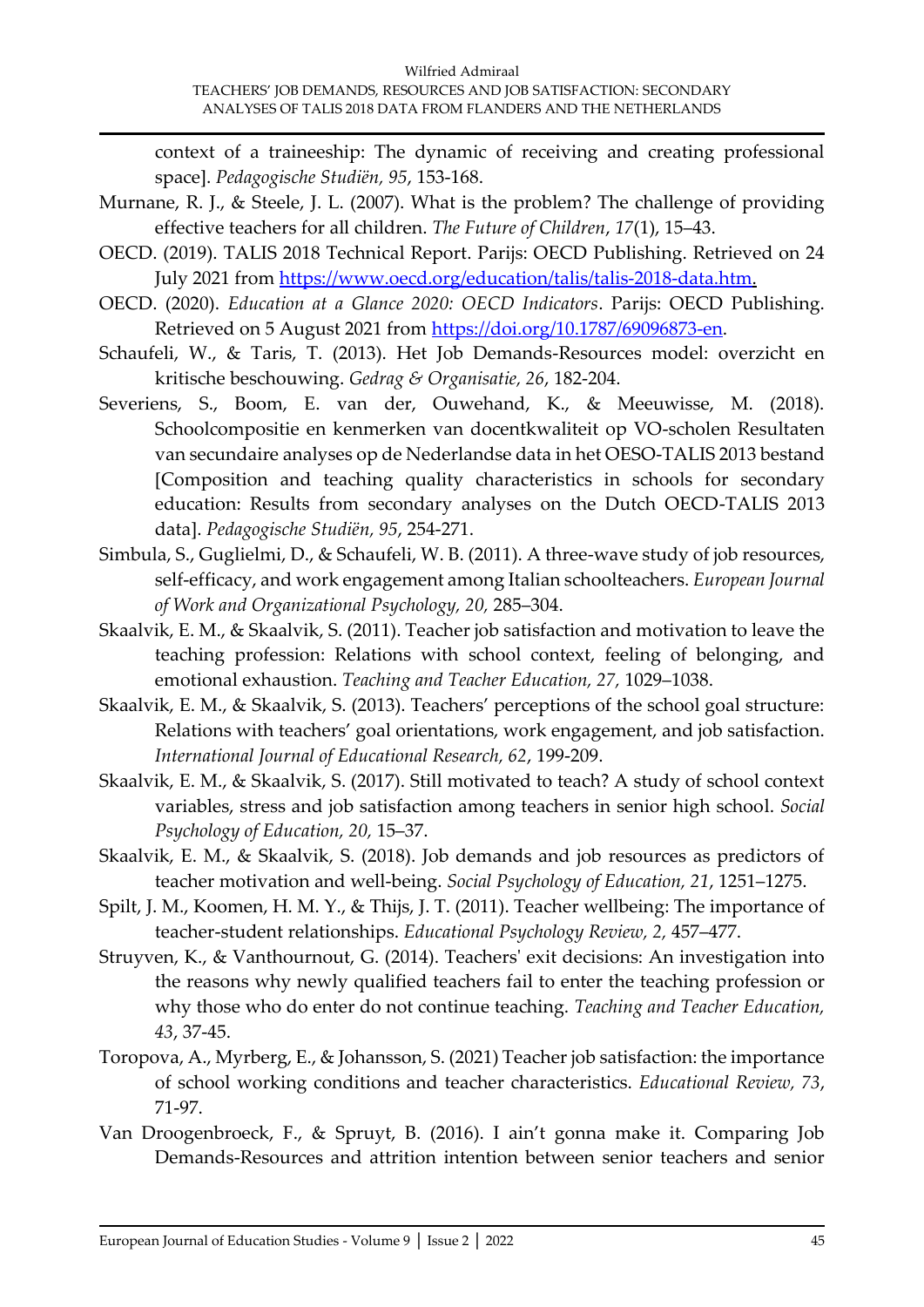employees of six other occupational categories in Flanders. *The International Journal of Aging and Human Development, 83*, 128–155.

- Wang, K., Li, Y., Luo, W., & Zhang, S. (2020). Selected factors contributing to teacher job satisfaction: A quantitative investigation using 2013 TALIS data. *Leadership and Policy in Schools, 19*, 512-532.
- Wyatt, J. E., & O'Neill, M. (2021). Investigation of early career teacher attrition and the impact of induction programs in Western Australia. *International Journal of Educational Research, 107*, 101754.
- Zakariya, Y. F. (2020). Investigating some construct validity threats to TALIS 2018 teacher job satisfaction scale: Implications for social science researchers and practitioners. *Social Science, 9*(30), 1-13.
- Zakariya, Y. F., Bjørkestøl, K., & Nilsen, H. K. (2020). Teacher job satisfaction across 38 countries and economies: An alignment optimization approach to a cross-cultural mean comparison. *International Journal of Educational Research, 101*, 101573.